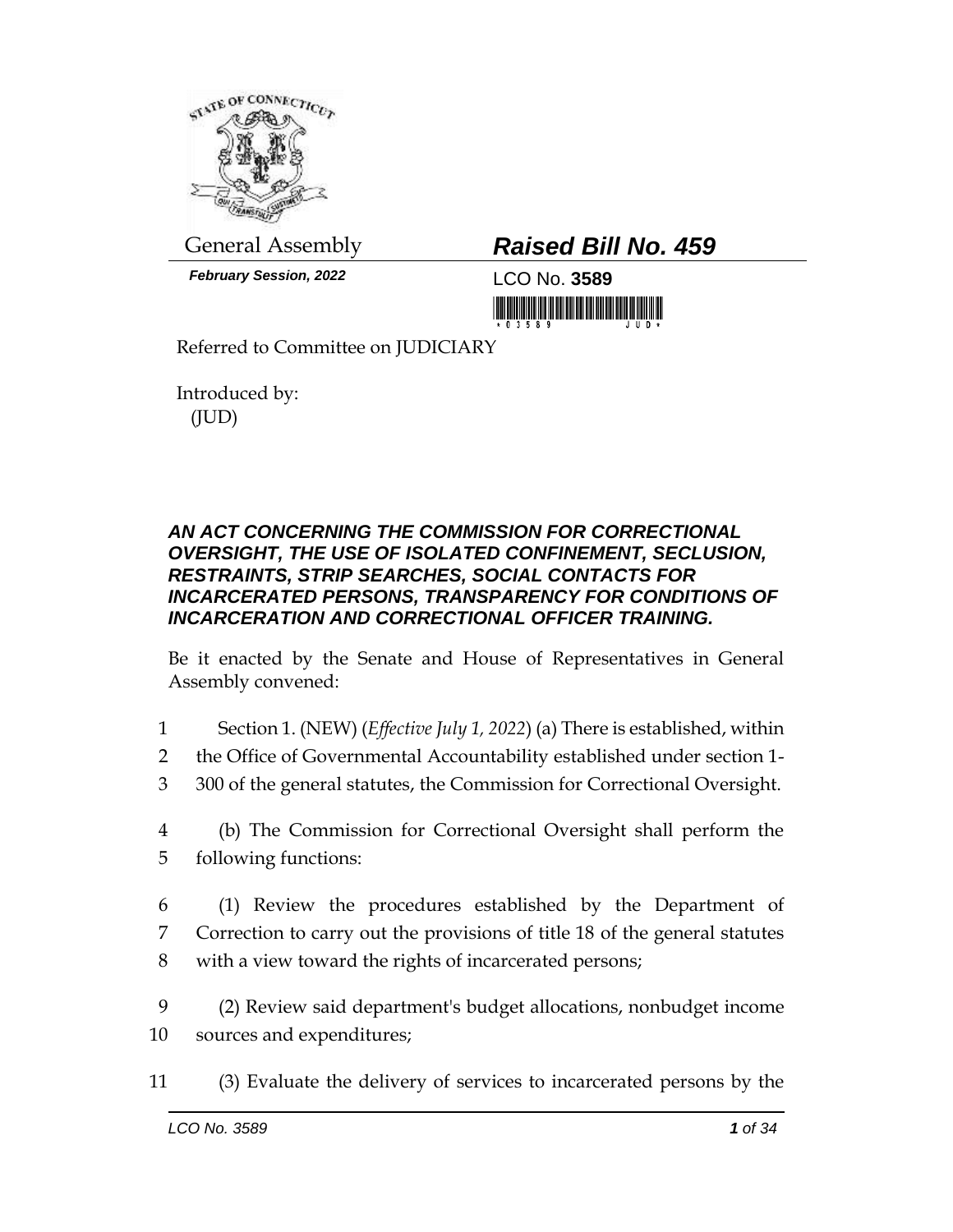department, its contractors and other entities that provide services to

 people detained in correctional facilities or halfway houses through funding provided by the state;

 (4) Conduct on-site, random and unimpeded tours of correctional facilities and halfway houses;

 (5) Create reports summarizing the findings of such on-site visits and make such reports publicly available on an Internet web site operated by the commission;

 (6) Establish and maintain a system to receive concerns and recommendations from persons in the custody of the Commissioner of Correction, family members of incarcerated persons, staff, contractors and volunteers for the Department of Correction, members of the bar and interested members of the public regarding decisions, actions, omissions, policies, procedures, rules or regulations of the department;

 (7) Report areas of immediate concern, including serious individual circumstances as well as urgent systemic matters, and recommend procedure and policy revisions to the Commissioner of Correction;

 (8) Advocate for necessary improvements or changes to department policy, capital investment, infrastructure, staffing, security and programs to the commissioner and to other departments in the executive branch and the legislative branch;

 (9) Investigate, report, recommend and monitor the completion of necessary improvements in department policy, capital investment, infrastructure, staffing, security and programs as they are identified and become needed; and

 (10) Publish an annual report of the commission's activities and findings.

(c) (1) The commission shall consist of the following members:

(A) Three appointed by the speaker of the House of Representatives,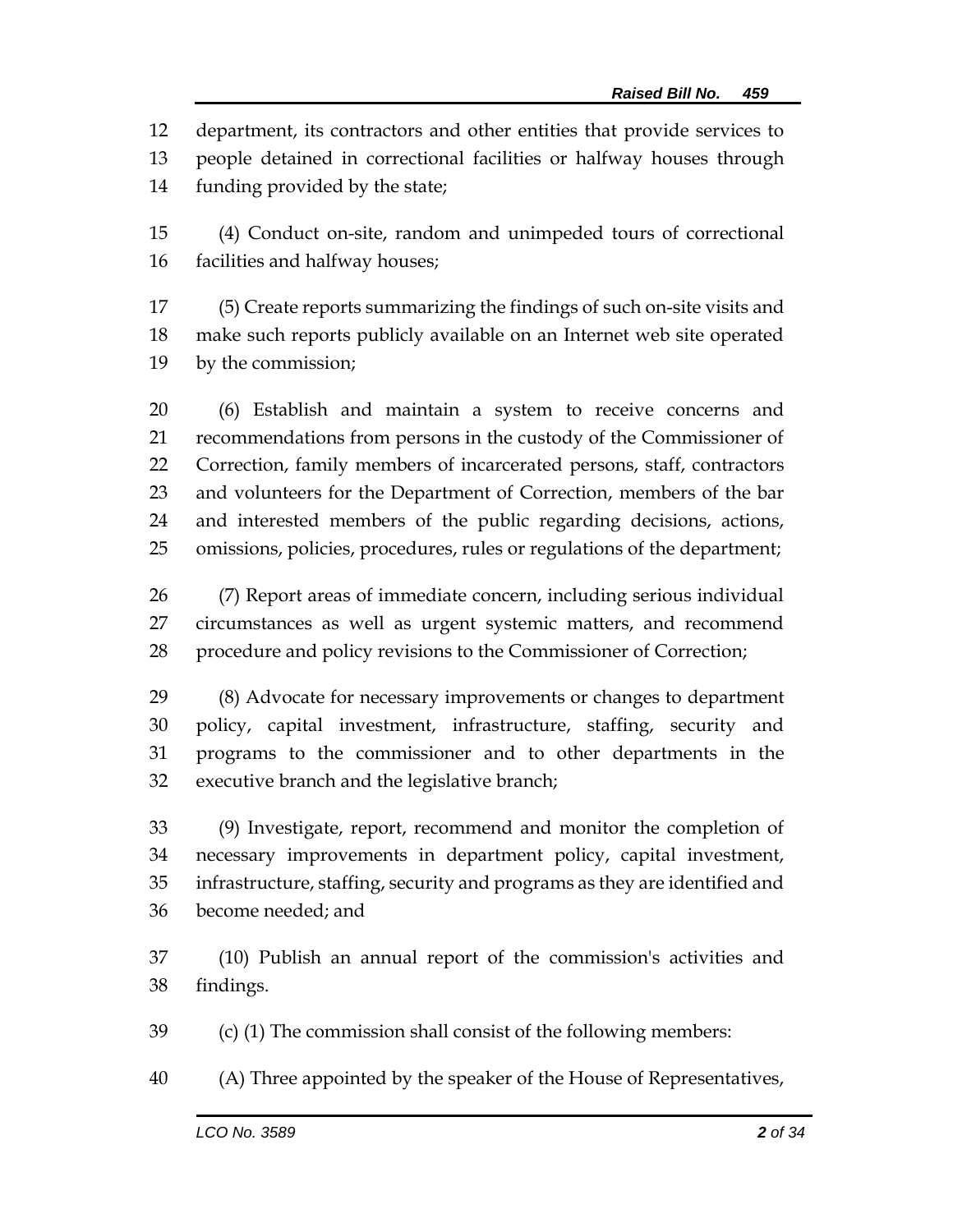one of whom has expertise in mental health, one of whom has expertise in addiction and one of whom has expertise in corrections;

 (B) Three appointed by the president pro tempore of the Senate, one of whom was incarcerated in a correctional facility in this state, one of whom is a family member of an individual incarcerated or formerly incarcerated in a correctional facility in this state and one of whom demonstrates an interest in advancing the rights and welfare of incarcerated persons;

 (C) One appointed by the majority leader of the House of Representatives who has expertise in special education;

 (D) One appointed by the majority leader of the Senate who has expertise in vocational education;

 (E) One appointed by the minority leader of the House of Representatives who has expertise in medical care;

 (F) One appointed by the minority leader of the Senate who has expertise in corrections; and

 (G) Three appointed by the Governor, one of whom was incarcerated in a correctional facility in this state, one of whom is a family member of an individual incarcerated or formerly incarcerated in a correctional facility in this state and one of whom demonstrates an interest in advancing the rights and welfare of incarcerated persons.

 (2) All initial appointments to the commission shall be made not later than August 1, 2022. The terms of the appointed members shall be coterminous with the terms of the appointing authority for each member. Any vacancy shall be filled by the appointing authority. Any vacancy occurring other than by expiration of term shall be filled for the balance of the unexpired term. No member of the commission may serve more than three terms. The chairperson shall by selected by the Governor from among the membership of the commission.

(d) The chairperson shall schedule the first meeting of the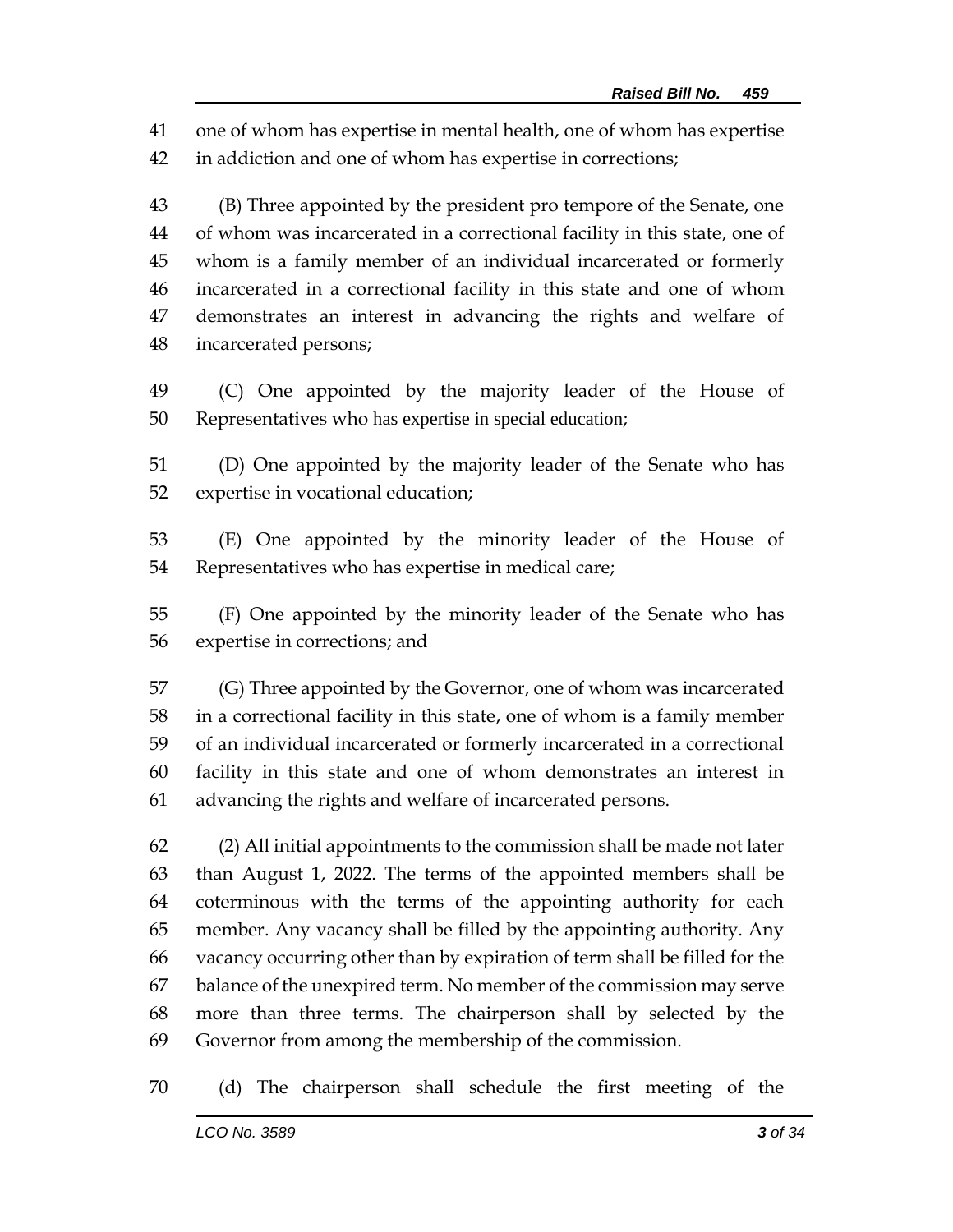commission, which shall be held not later than October 1, 2022, and quarterly thereafter or more frequently, as deemed necessary by request of the Governor, decision of the chairperson or a vote by five or more members of the commission.

 (e) The commission shall have an executive committee consisting of the chairperson, and a vice-chairperson and secretary elected by the members to serve a two-year term on the executive committee.

 (f) The commission shall conduct meetings in open session with an opportunity for public comment.

 (g) The commission shall hire by majority vote an executive director to carry out the commission's duties. The executive director shall report directly to the commission's executive committee and serve for a term of two years and until a successor is hired. The commission may rehire the executive director for succeeding terms. The commission may, by majority vote, remove the executive director for cause.

 (h) The executive director shall hire, within available funds, staff as necessary to carry out the duties and powers of the commission. Such staff shall operate under the direction of the executive director and commission.

 (i) Commission members, executive director and commission staff shall act independently of any state agency, as defined in section 4-67n of the general statutes, in the performance of the commission's duties.

 (j) In the performance of the commission's functions under subsection (b) of this section, commission members or commission staff may communicate with any person in the custody of the Commissioner of Correction or any Department of Correction staff member. Such communications shall be confidential.

 (k) Notwithstanding any provision of the general statutes concerning the confidentiality of records and information, the commission shall have access to, including the right to inspect and copy, any records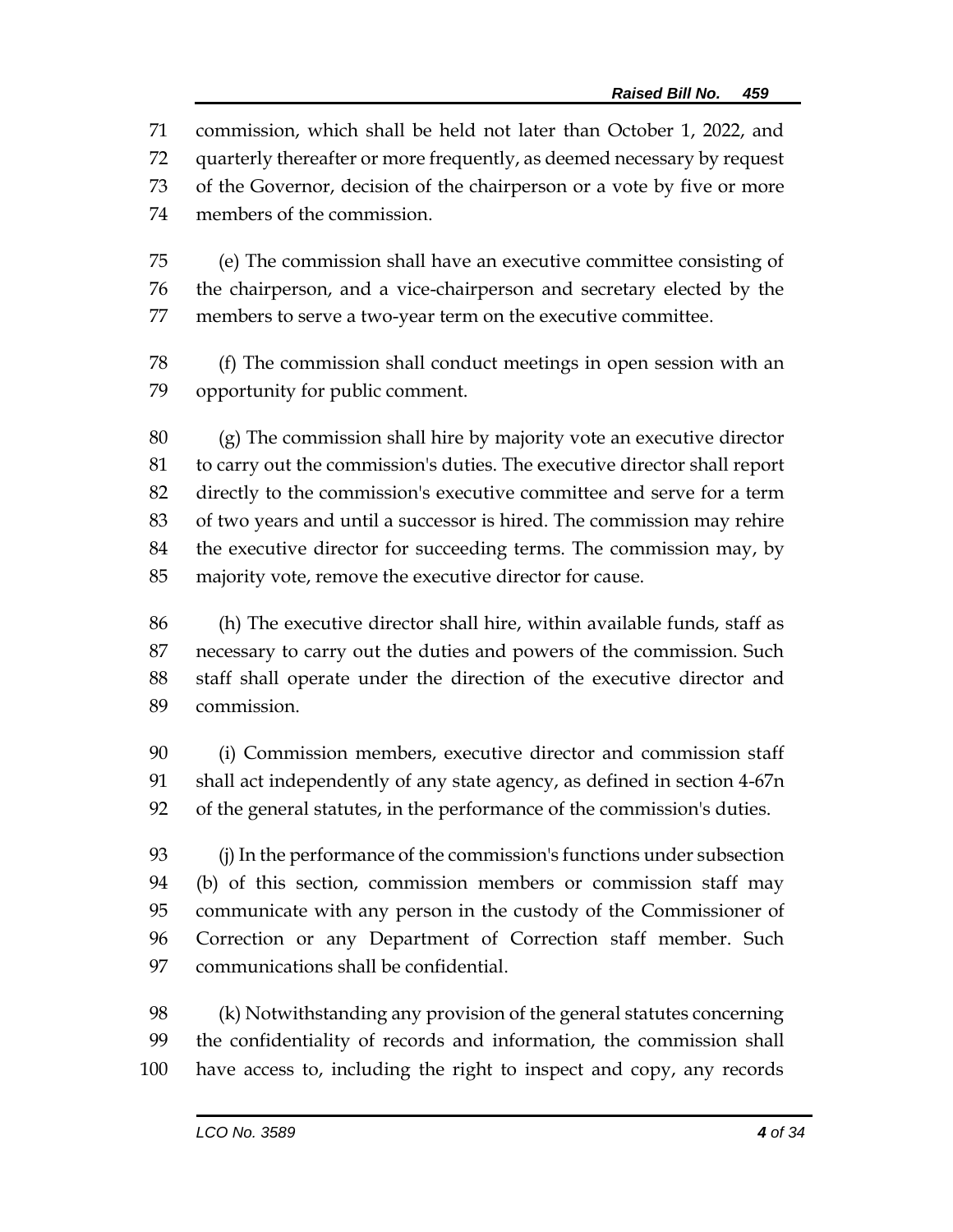necessary to carry out the responsibilities of the commission as provided in subsection (b) of this section.

 (l) The name, address and other personally identifiable information of a person who communicates with the commission and all confidential records obtained by the commission shall be confidential and shall not be subject to disclosure under the Freedom of Information Act, other than (1) with the written permission of the person in question, or (2) as required by court order. A person may appeal any determination not to disclose information pursuant to this section in accordance with section 4-183 of the general statutes.

 (m) The commission shall annually submit, in accordance with the provisions of section 11-4a of the general statutes, to the Governor and the joint standing committees of the General Assembly having cognizance of matters relating to corrections, public health and human services a detailed report analyzing the work of the commission. The commission shall make such reports, meeting minutes and announcements concerning commission activities publicly available on an Internet web site operated by the commission.

 (n) The General Assembly shall annually appropriate such sums as necessary for the payment of the salaries of the staff, stipends for commission members and for the payment of office expenses and other actual expenses incurred by the commission. Each commission member shall receive an annual stipend of not less than six thousand dollars and reimbursement of travel expenses incurred in carrying out the duties of the commission.

 (o) The commission may apply for and accept grants, gifts and bequests of funds from other states, federal and interstate agencies and independent authorities and private firms, individuals and foundations, for the purpose of carrying out the duties of the commission.

 (p) There is established within the General Fund a "Commission for Correctional Oversight account" which shall be a separate nonlapsing account. Any funds received under this section shall, upon deposit in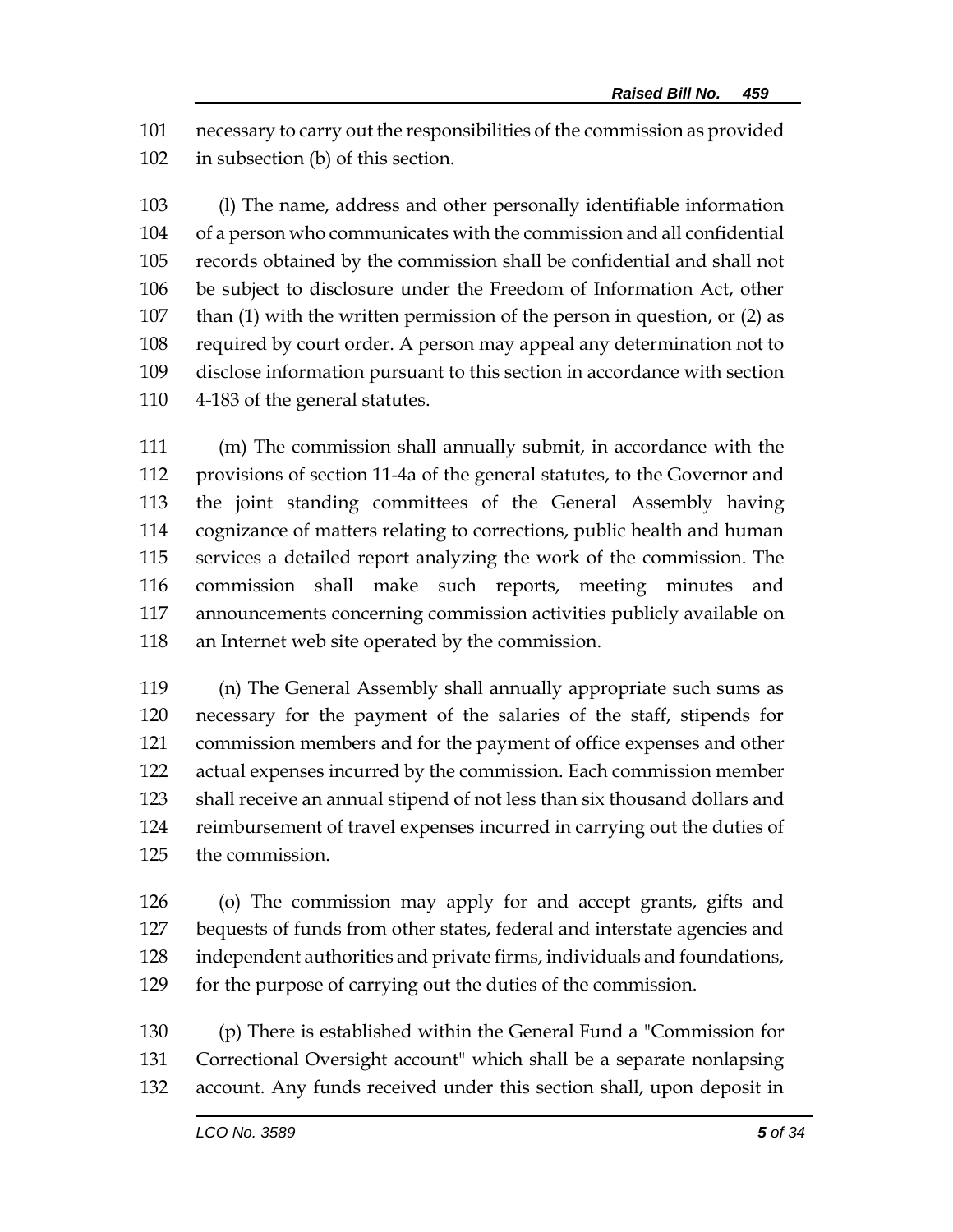the General Fund, be credited to said account and may be used by the Commission members or staff in the performance of their duties.

 (q) No state or municipal agency shall in any manner discriminate or retaliate against any person, including, but not limited to, an incarcerated person or their family members or Department of Correction staff, who in good faith communicate with the commission or cooperate with the commission.

 (r) The state of Connecticut shall protect and hold harmless any commission member or any person employed by the commission from financial loss and expense, including legal fees and costs, if any, arising out of any claim, demand or suit for damages resulting from acts or omissions committed in the discharge of his or her duties with the commission within the scope of his or her employment that may constitute negligence but which acts are not wanton, malicious or grossly negligent as determined by a court of competent jurisdiction.

 (s) The commission shall conduct a study regarding the conditions in the state's correctional facilities and halfway houses. Not later than October 1, 2023, and annually thereafter, the commission shall submit a report, in accordance with section 11-4a of the general statutes, to the joint standing committee of the General Assembly having cognizance of matters relating to corrections regarding the conditions of confinement in the state's correctional facilities and halfway houses.

 Sec. 2. Section 18-96b of the general statutes is repealed and the following is substituted in lieu thereof (*Effective July 1, 2022*):

(a) As used in this section:

 **[**(1) "Administrative segregation status" means the Department of Correction's practice of placing an inmate on restrictive housing status following a determination that such inmate can no longer be safely managed within the general inmate population of the correctional facility; and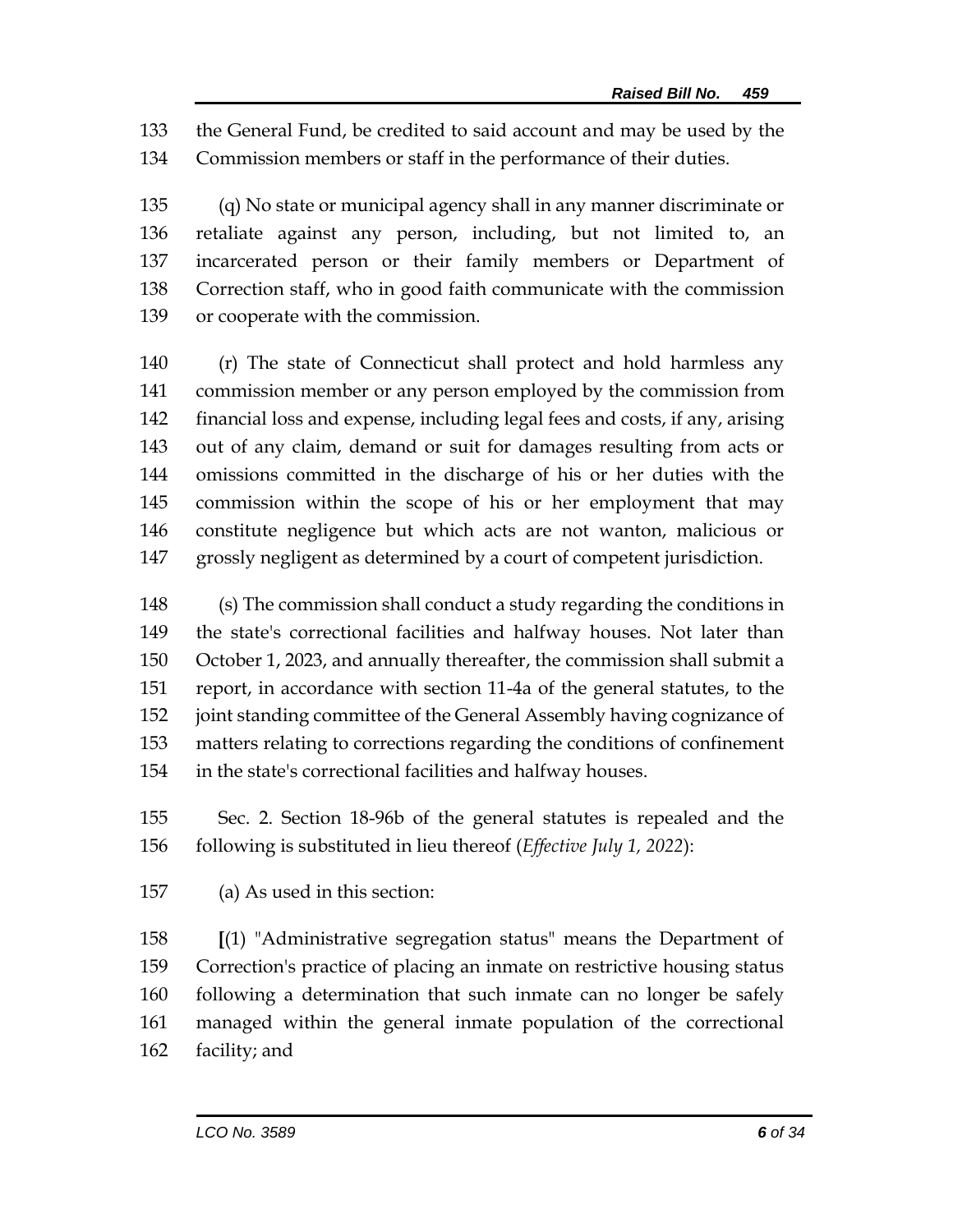| 163 | (2) "Restrictive housing status" means the designation of an inmate         |
|-----|-----------------------------------------------------------------------------|
| 164 | by the Department of Correction that provides for closely regulated         |
| 165 | management and separation of such inmate from other inmates.]               |
| 166 | (1) "Commissioner" means the Commissioner of Correction;                    |
| 167 | (2) "De-escalation" means attempting to defuse a crisis without the         |
| 168 | use of force by using tactics learned through training to recognize and     |
| 169 | respond to emotions;                                                        |
| 170 | (3) "Department" means the Department of Correction;                        |
| 171 | (4) "Eligible offense" means any of the following:                          |
| 172 | (A) Causing or attempting to cause serious physical injury or death         |
| 173 | to another person or making an imminent threat of such serious physical     |
| 174 | injury or death if the person has a history of causing such physical injury |
| 175 | or death and the commissioner, in consultation with mental health staff,    |
| 176 | reasonably determines that there is a strong likelihood that the person     |
| 177 | will carry out such threat;                                                 |
| 178 | (B) Compelling or attempting to compel another person, by force or          |
| 179 | threat of force, to engage in a sexual act;                                 |
| 180 | (C) Extorting another, by force or threat of force, for property or         |
| 181 | money;                                                                      |
| 182 | (D) Coercing another, by force or threat of force, to violate a rule;       |
| 183 | (E) Leading, organizing, inciting or attempting to cause a riot,            |
| 184 | insurrection, or other similarly serious disturbance that results in the    |
| 185 | taking of a hostage, major property damage or physical harm to another      |
| 186 | person, unless such person did not intend to lead, organize, incite or      |
| 187 | attempt to cause a riot, insurrection or other similarly serious            |
| 188 | disturbance or abandoned or withdrew from any plan for such riot,           |
| 189 | insurrection or other similarly serious disturbance;                        |
| 190 | (F) Procuring deadly weapons or other dangerous contraband that             |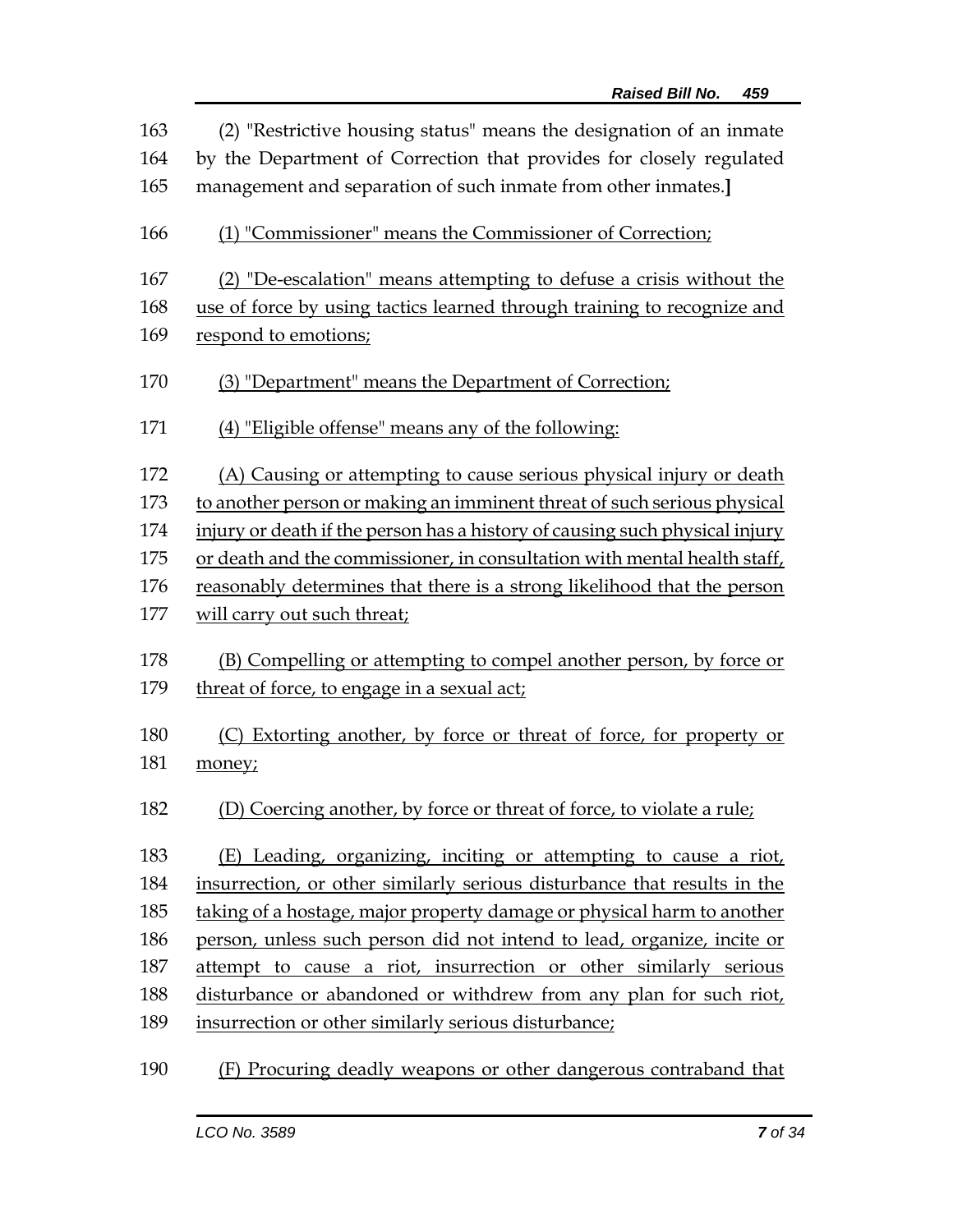| 191 | pose a serious threat to the security of the institution; or                |
|-----|-----------------------------------------------------------------------------|
| 192 | (G) Escaping, attempting to escape or facilitating an escape from a         |
| 193 | facility or escaping, attempting to escape or facilitating an escape while  |
| 194 | under supervision outside of such facility, unless such person did not      |
| 195 | intend to escape, attempt to escape or facilitate an escape or abandoned    |
| 196 | or withdrew from any plan for such escape, attempt or facilitation of an    |
| 197 | escape.                                                                     |
| 198 | (5) "Emergency restraints" means the immediate and temporary use            |
| 199 | of restraints;                                                              |
| 200 | (6) "Form and phase of housing" means any status, restrictive or            |
| 201 | otherwise, that an incarcerated person may experience while in the          |
| 202 | custody of the commissioner;                                                |
| 203 | (7) "Grievance" means a formal complaint filed by any incarcerated          |
| 204 | person through the department's own administrative grievance system;        |
| 205 | (8) "Incarcerated person" means a person confined and in the custody        |
| 206 | and care of the commissioner, including those persons in pretrial,          |
| 207 | presentencing or post-conviction confinement;                               |
| 208 | (9) "In-cell restraints" means the placement of an incarcerated person      |
| 209 | in restraints within a locked cell, other than in response to a psychiatric |
| 210 | emergency;                                                                  |
| 211 | (10) "Individual with serious mental illness" means an incarcerated         |
| 212 | person who has been determined by a mental health clinician to meet at      |
| 213 | least one of the following criteria:                                        |
| 214 | (A) The incarcerated person has a current diagnosis of, or is               |
| 215 | diagnosed at the initial or any subsequent assessment conducted during      |
| 216 | the incarcerated individual's segregated confinement with, one or more      |
| 217 | of the following types of Axis I diagnoses, as described in the most        |
| 218 | recent edition of the Diagnostic and Statistical Manual of Mental           |
| 219 | Disorders, and such diagnoses shall be made based upon all relevant         |
| 220 | clinical factors, including, but not limited to, symptoms related to such   |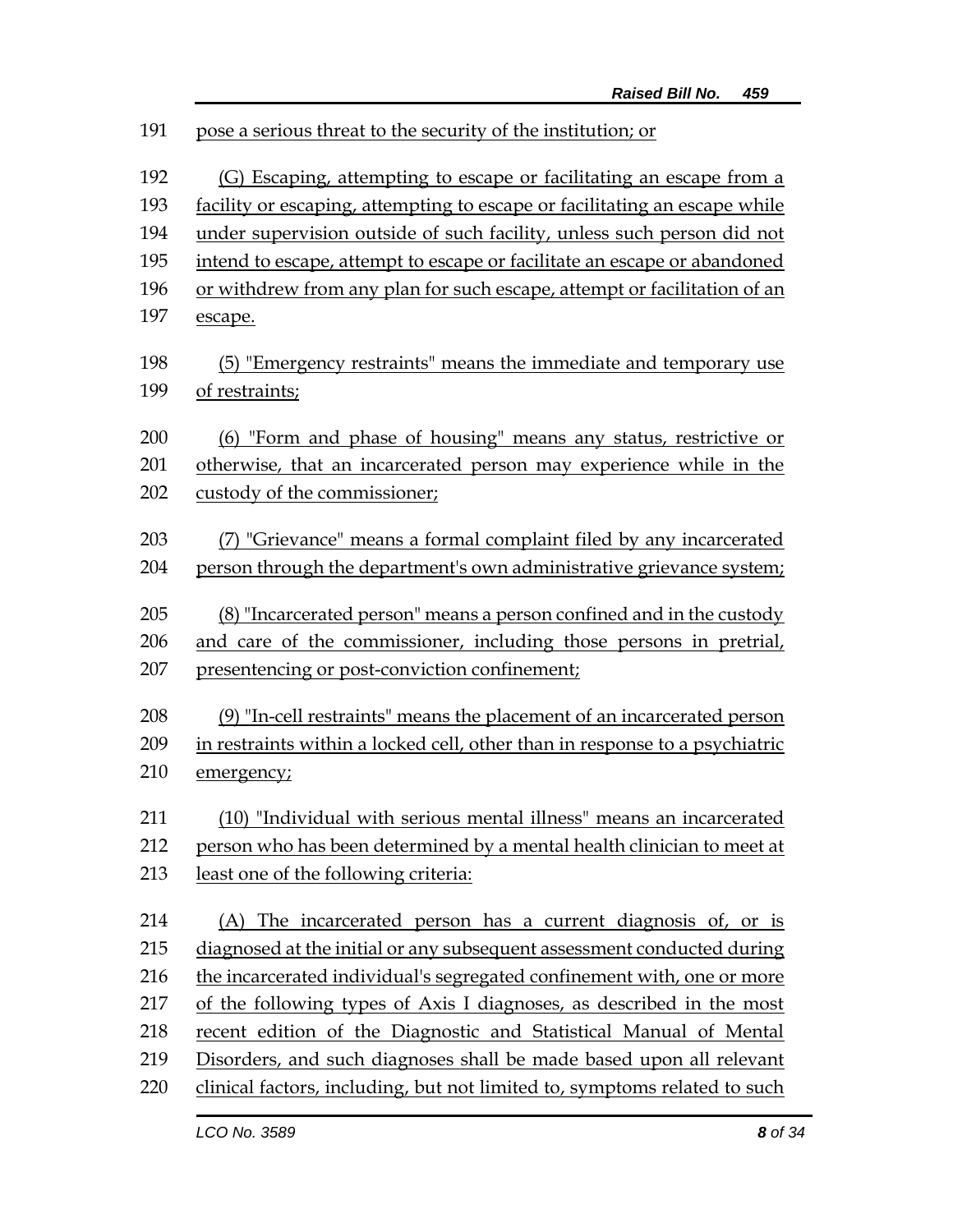| 221        | diagnoses:                                                                           |
|------------|--------------------------------------------------------------------------------------|
| 222        | (i) Schizophrenia, including all subtypes of schizophrenia;                          |
| 223        | (ii) Delusional disorder;                                                            |
| 224        | (iii) Schizophreniform disorder;                                                     |
| 225        | (iv) Schizoaffective disorder;                                                       |
| 226        | (v) Brief psychotic disorder;                                                        |
| 227<br>228 | (vi) Substance-induced psychotic disorder, excluding intoxication<br>and withdrawal; |
| 229        | (vii) Psychotic disorder not otherwise specified;                                    |
| 230        | (viii) Major depressive disorders; or                                                |
| 231        | (ix) Bipolar disorder I and II;                                                      |
| 232        | (B) The incarcerated person has a documented, past diagnosis made                    |
| 233        | by a therapist, including outside of the department, of any of the                   |
| 234        | conditions listed in subparagraph (A) of this subdivision;                           |
| 235        | (C) The incarcerated person is actively suicidal or has engaged in a                 |
| 236        | recent, serious suicide attempt;                                                     |
| 237        | (D) The incarcerated person has been diagnosed with a mental                         |
| 238        | condition that is frequently characterized by breaks with reality, or                |
| 239        | perceptions of reality, that lead the individual to experience significant           |
| 240        | functional impairment involving acts of self-harm or other behavior that             |
| 241        | have a seriously adverse effect on life or on mental or physical health;             |
| 242        | (E) The incarcerated person has been diagnosed with an organic brain                 |
| 243        | syndrome that results in a significant functional impairment involving               |
| 244        | acts of self-harm or other behavior that have a seriously adverse effect             |
| 245        | on life or on mental or physical health;                                             |
| 246        | (F) The incarcerated person has been diagnosed with a severe                         |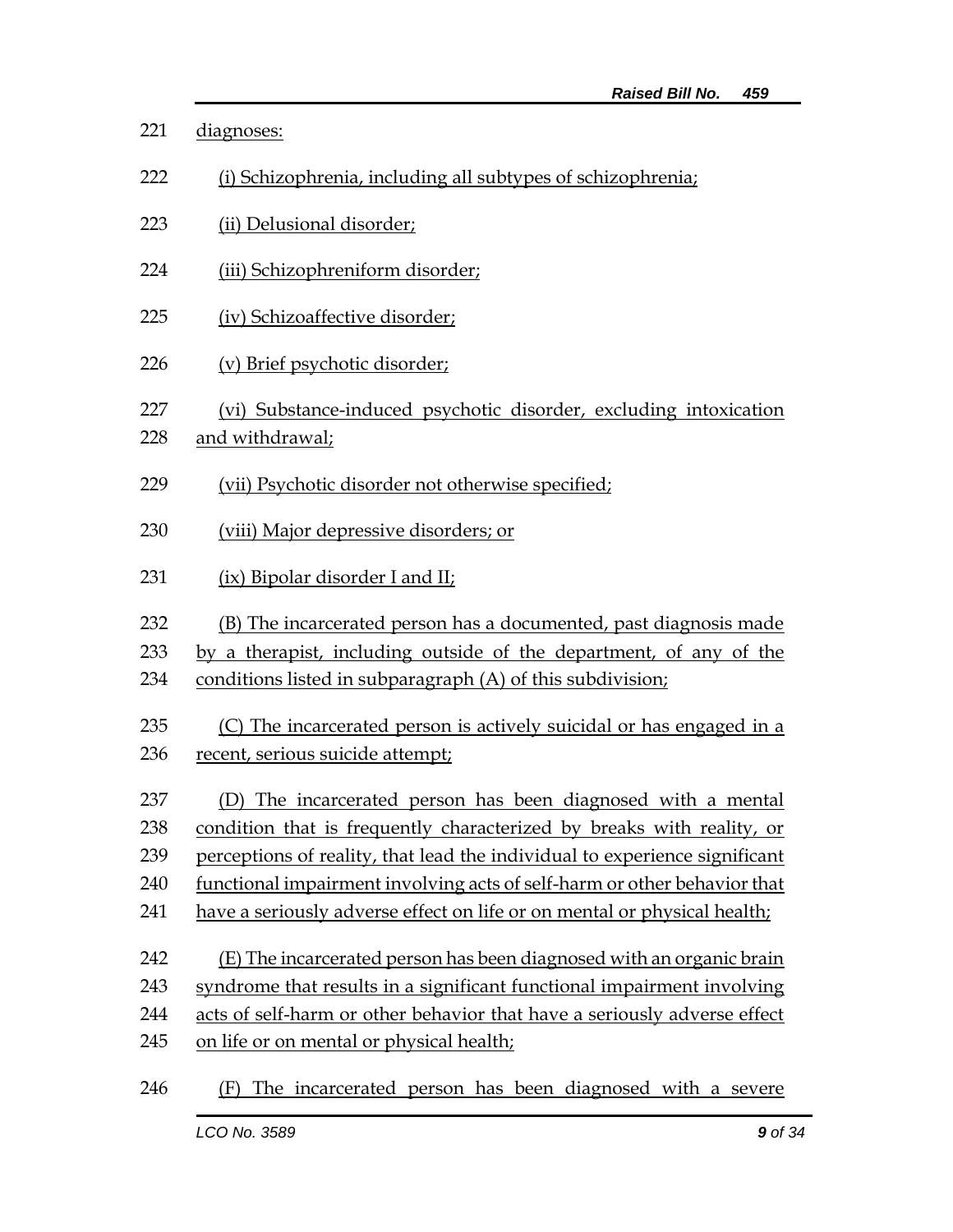| 247 | personality disorder that is manifested by frequent episodes of               |
|-----|-------------------------------------------------------------------------------|
| 248 | psychosis or depression, and results in a significant functional              |
| 249 | impairment involving acts of self-harm or other behavior that have a          |
| 250 | seriously adverse effect on life or on mental or physical health; or          |
| 251 | (G) The incarcerated person has been determined by a therapist to             |
| 252 | have otherwise substantially deteriorated mentally or emotionally             |
| 253 | while confined in segregated confinement and is experiencing                  |
| 254 | significant functional impairment indicating a diagnosis of serious           |
| 255 | mental illness and involving acts of self-harm or other behavior that         |
| 256 | have a serious adverse effect on life or on mental or physical health;        |
|     |                                                                               |
| 257 | (11) "Isolated confinement" means any form of cell confinement for            |
| 258 | more than seventeen hours a day other than in a facility-wide                 |
| 259 | emergency or for the purpose of providing medical or mental health            |
| 260 | treatment;                                                                    |
| 261 | (12) "Life-threatening physical restraint" means any physical restraint       |
| 262 | or hold of a person that (A) restricts the flow of air into a person's lungs, |
| 263 | whether by chest compression or any other means, or (B) immobilizes           |
| 264 | or reduces the free movement of a person's arms, legs or head while the       |
| 265 | person is in the prone position;                                              |
|     |                                                                               |
| 266 | (13) "Medical professional" means (A) a physician licensed under              |
| 267 | chapter 370; (B) a physician assistant licensed under chapter 370; or (C)     |
| 268 | an advanced practice registered nurse, registered nurse or practical          |
| 269 | nurse licensed under chapter 378;                                             |
| 270 | (14) "Neglect" means a negligent act or omission by any staff member          |
| 271 | or volunteer which caused, or may have caused, injury or death to an          |
| 272 | incarcerated person;                                                          |
|     |                                                                               |
| 273 | (15) "Pharmacological restraint" means a drug or medication when              |
| 274 | used to manage a person's behavior or restrict a person's freedom of          |
| 275 | movement and not as a standard treatment or administered in a dosage          |
| 276 | appropriate for the patient's condition;                                      |
|     |                                                                               |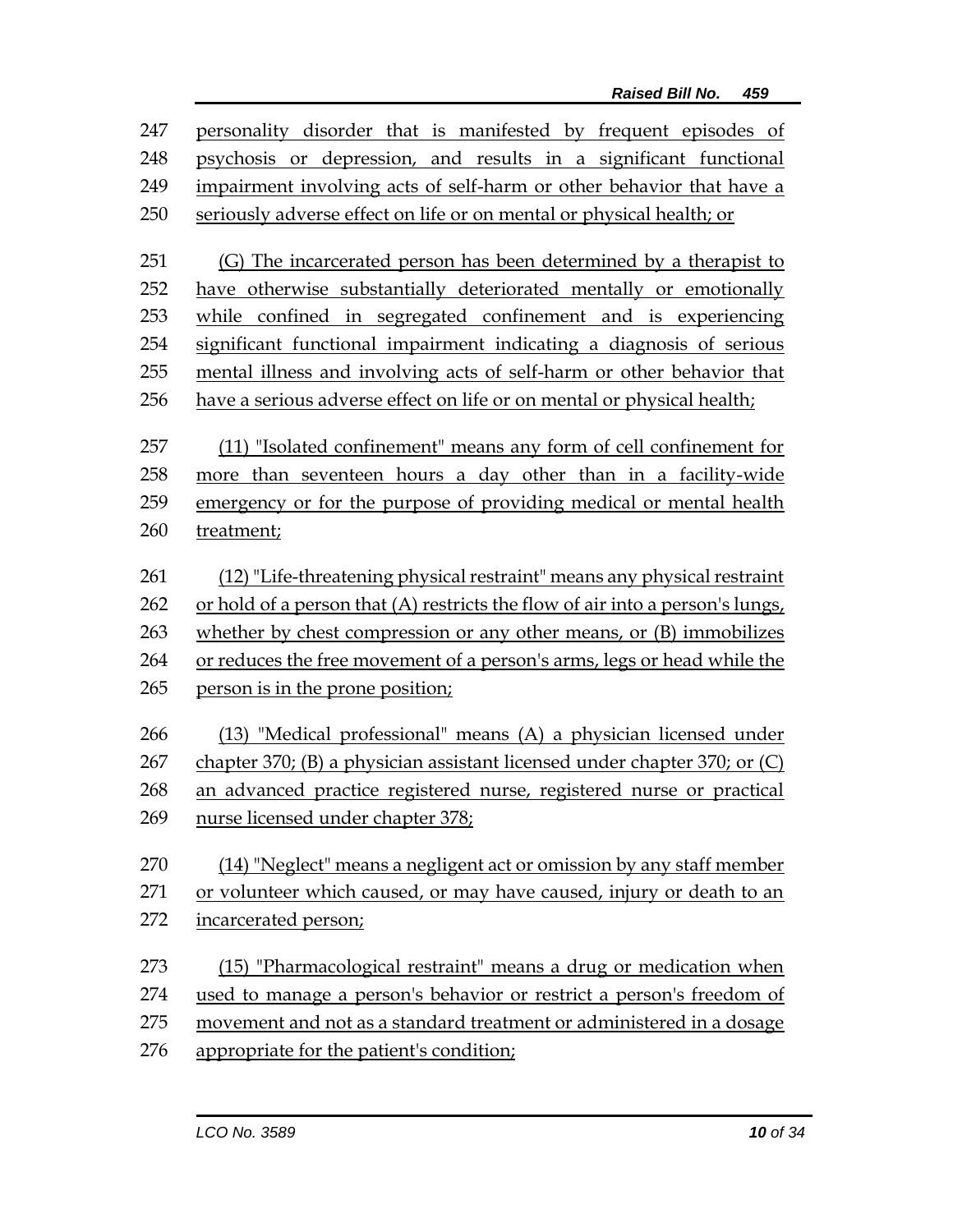*LCO No. 3589**11 of 34* (16) "Physician" means a physician licensed pursuant to chapter 370; (17) "Psychiatric emergency" means an event during which a person poses a substantiated threat of imminent physical harm to himself or herself or another person due to an acute disturbance of behavior, 281 thought or mood; (18) "Physical restraint" means any mechanical device used to control the movement of an incarcerated person's body or limbs, including, but not limited to, flex cuffs, soft restraints, hard metal handcuffs, a black box, leg irons, belly chains, a security chain or a convex shield. "Physical restraint" does not include any medical device or helmet, mitt or similar device used to prevent self-injury when the device is part of a documented treatment plan and is the least restrictive means available to prevent such self-injury; (19) "Pro-social activities" means an incarcerated person's time out of his or her cell that encourages social development and rehabilitation, including for structured activities such as employment, education, training or therapeutic programming, or for unstructured opportunities for socialization with other incarcerated persons or social visits or telephone calls. "Pro-social activities" does not include activities for the purposes of basic care or administrative convenience, including meals, 297 showers, medical visits or time spent in transit within the facility. (20) "Seclusion" means involuntary confinement of an incarcerated person as a patient in a separate room, subject to close medical supervision for the purpose of protecting the patient and others from harm; (21) "Serious incident" means any of the following: (A) An attack on a department building or facility conducted from outside of the building or facility; (B) A significant breach of a department building or facility perimeter;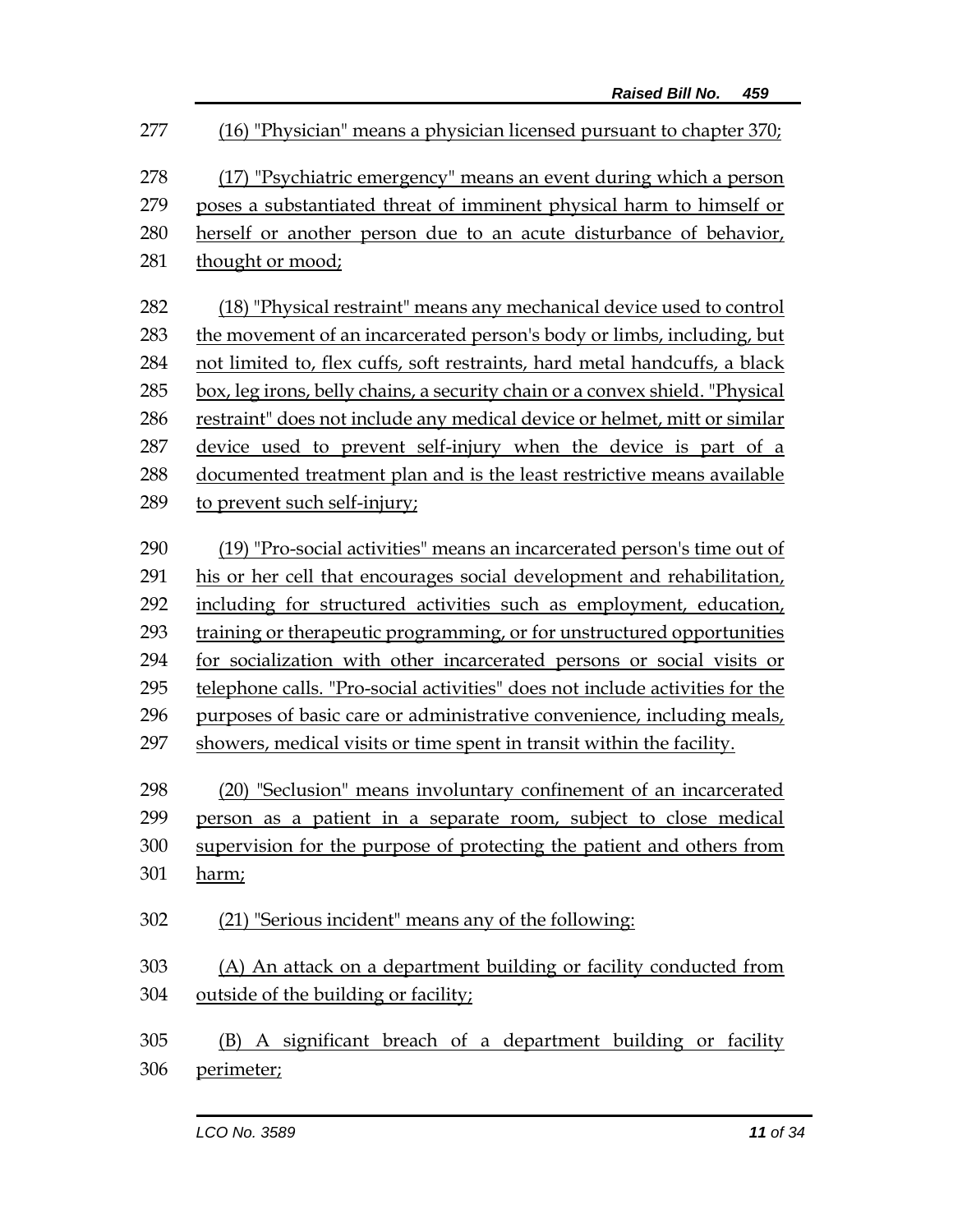| 307 | Possession of firearms, ammunition or explosives by an<br>(C)             |
|-----|---------------------------------------------------------------------------|
| 308 | incarcerated person or a visitor to a department building or facility;    |
| 309 | (D) A death of an on-duty department employee, a person working           |
| 310 | under a contract or as a volunteer with the department or a visitor to a  |
| 311 | department building or facility or an unnatural death of an incarcerated  |
| 312 | person;                                                                   |
| 313 | (E) An injury to an on-duty department employee, a person working         |
| 314 | under a contract or as a volunteer with the department, a visitor to a    |
| 315 | department building or facility or an incarcerated person that results in |
| 316 | such person's admission to an acute care hospital;                        |
| 317 | (F) A riot or hostage situation at a department building or facility;     |
| 318 | (G) A major fire at a department building or facility;                    |
| 319 | (H) A bomb threat directed at a department building or facility;          |
| 320 | (I) A suspected biochemical contamination of a department building        |
| 321 | or facility;                                                              |
| 322 | (J) Any suspected, attempted or confirmed escape of an incarcerated       |
| 323 | person from a correctional facility or work detail or during transport,   |
| 324 | including any such escape reported by a member of the public;             |
| 325 | (K) Any incident requiring a unit to be placed on alert or mobilized      |
| 326 | in response to an emergency at a department building or facility;         |
| 327 | (L) An intentional or accidental discharge of a firearm at a              |
| 328 | department building or facility, other than during training;              |
| 329 | (M) Use of a category 2 chemical agent at a department building or        |
| 330 | facility, as categorized in standards adopted by the federal Occupational |
| 331 | Safety and Health Administration, for purposes other than those           |
| 332 | approved for building, facility or equipment maintenance;                 |
| 333 | (N) An event that seriously impacts normal operation of the               |
| 334 | department such as a health emergency, power outage, any major            |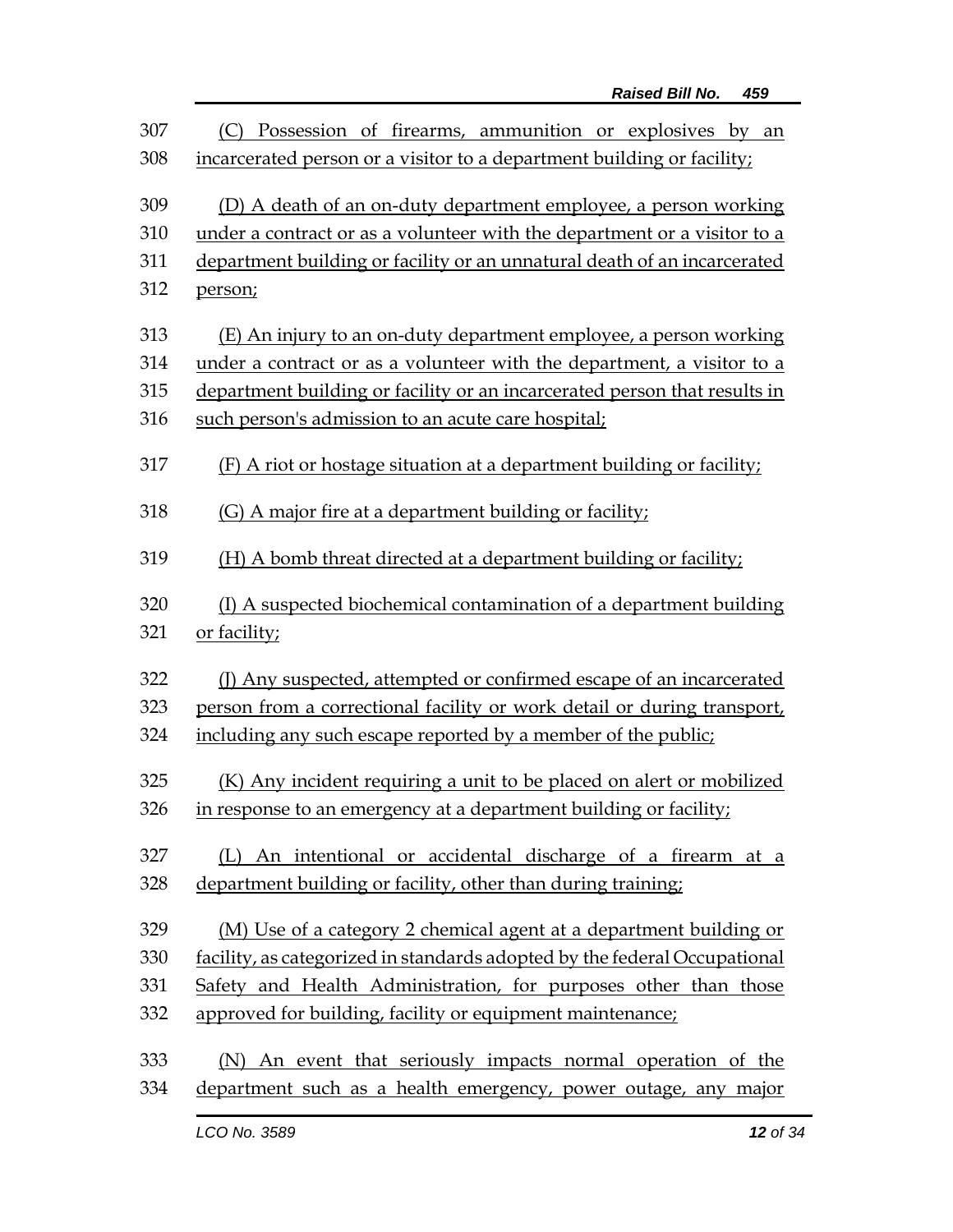| 335 | destruction or disablement of state property or an incident requiring an |
|-----|--------------------------------------------------------------------------|
| 336 | unplanned lockdown of a department facility;                             |
| 337 | (O) A terrorist threat or intelligence of suspected terrorist activity;  |
| 338 | (P) An instance of workplace violence or threat of workplace violence    |
| 339 | in any workplace or as part of any work detail requiring the immediate   |
| 340 | separation of incarcerated persons due to an imminent threat of          |
| 341 | violence;                                                                |
| 342 | (Q) A reported sexual abuse of an incarcerated person or a               |
| 343 | department employee or a person working under a contract or as a         |
| 344 | volunteer with the department committed on or by an incarcerated         |
| 345 | person or a staff member or a person working as a volunteer with the     |
| 346 | department, where there is immediate evidence or indication that sexual  |
| 347 | abuse has occurred;                                                      |
| 348 | (R) A suicide attempt by an incarcerated person requiring immediate      |
| 349 | life-saving measures; or                                                 |
| 350 | (S) Any other similar incident that is not a routine disruption of an    |
| 351 | administrative nature such as a meeting, training or staff shortage;     |
| 352 | (22) "Residential rehabilitation unit" means a separate housing unit     |
| 353 | that is therapeutic and trauma-informed, and aims to address             |
| 354 | individual treatment and rehabilitation needs and underlying causes of   |
| 355 | problematic behaviors and is used for therapy, treatment and             |
| 356 | rehabilitative programming of an incarcerated person who has been        |
| 357 | determined to require more than fifteen days of segregated confinement   |
| 358 | pursuant to department proceedings;                                      |
| 359 | (23) "Restraint" includes any pharmacological restraint, physical        |
| 360 | restraint or soft restraint;                                             |
| 361 | (24) "Restrictive housing status" means any classification that          |
| 362 | requires closely regulated management and separation of an               |
| 363 | incarcerated person and includes, but is not limited to, the following   |
| 364 | correctional statuses: Administrative segregation, punitive segregation, |
|     |                                                                          |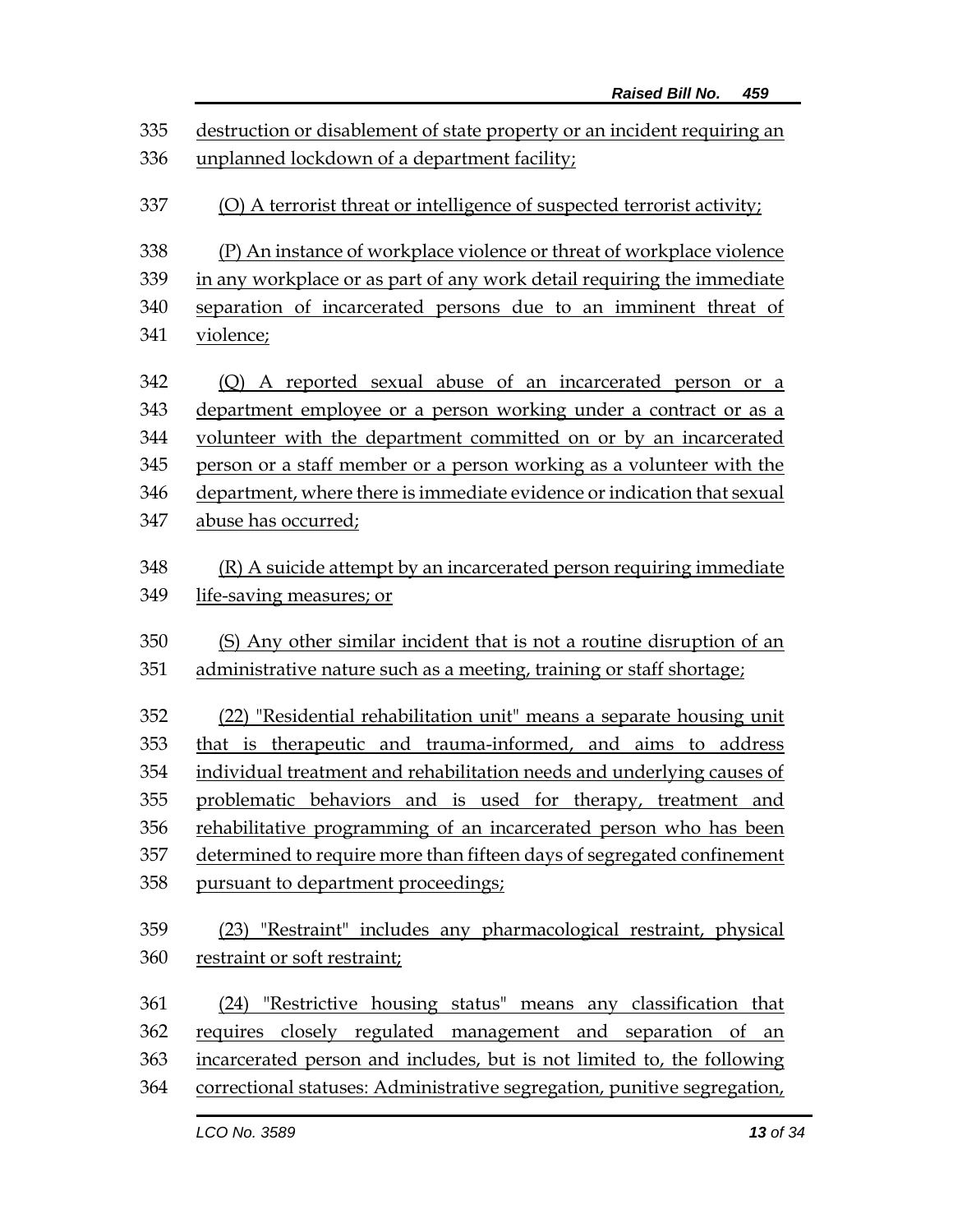| 365 | transfer detention, administrative detention, security risk group,         |
|-----|----------------------------------------------------------------------------|
| 366 | chronic discipline, special needs and protective custody;                  |
| 367 | (25) "Soft restraint" means any physical restraint constructed of          |
| 368 | padded, quilted or pliable materials. "Soft restraint" does not include,   |
| 369 | flex cuffs, handcuffs, a black box, leg irons, a belly chain or a security |
| 370 | chain;                                                                     |
| 371 | (26) "Staff member" means an employee, contractor or subcontractor         |
| 372 | of the department;                                                         |
| 373 | (27) "Therapeutic programming" means out-of-cell, congregate               |
| 374 | programming aimed at promoting personal development, addressing            |
| 375 | underlying causes of problematic behavior resulting in placement in a      |
| 376 | residential rehabilitation unit and helping prepare for discharge from     |
| 377 | the unit and to the community;                                             |
| 378 | (28) "Strip search" means a visual search that includes a systematic       |
| 379 | visual inspection of an unclothed person's hair, body cavities, including  |
| 380 | the person's ears, nose, mouth, rectum and genitalia and under arms,       |
| 381 | soles of the feet and between the toes, and a search of the person's       |
| 382 | clothing and any personal effects;                                         |
| 383 | (29) "Therapist" means any (A) physician licensed pursuant to              |
| 384 | chapter 370 who specializes in psychiatry, (B) psychologist licensed       |
| 385 | pursuant to chapter 383, (C) marital and family therapist licensed         |
| 386 | pursuant to chapter 383a, or (D) clinical social worker or master social   |
| 387 | worker licensed pursuant to chapter 383b;                                  |
| 388 | (30) "Therapy" means mental health treatment offered to an                 |
| 389 | incarcerated person in an individual or group setting by a therapist;      |
| 390 | (31) "Unique individual" means a person who, for data collection           |
| 391 | purposes, is associated with a unique identifier that is anonymized; and   |
| 392 | (32) "Use of force" means the use of physical force or deadly physical     |
| 393 | force, as defined in section 53a-3, by a staff member to compel            |
| 394 | compliance by an incarcerated person. "Use of force" includes, but is not  |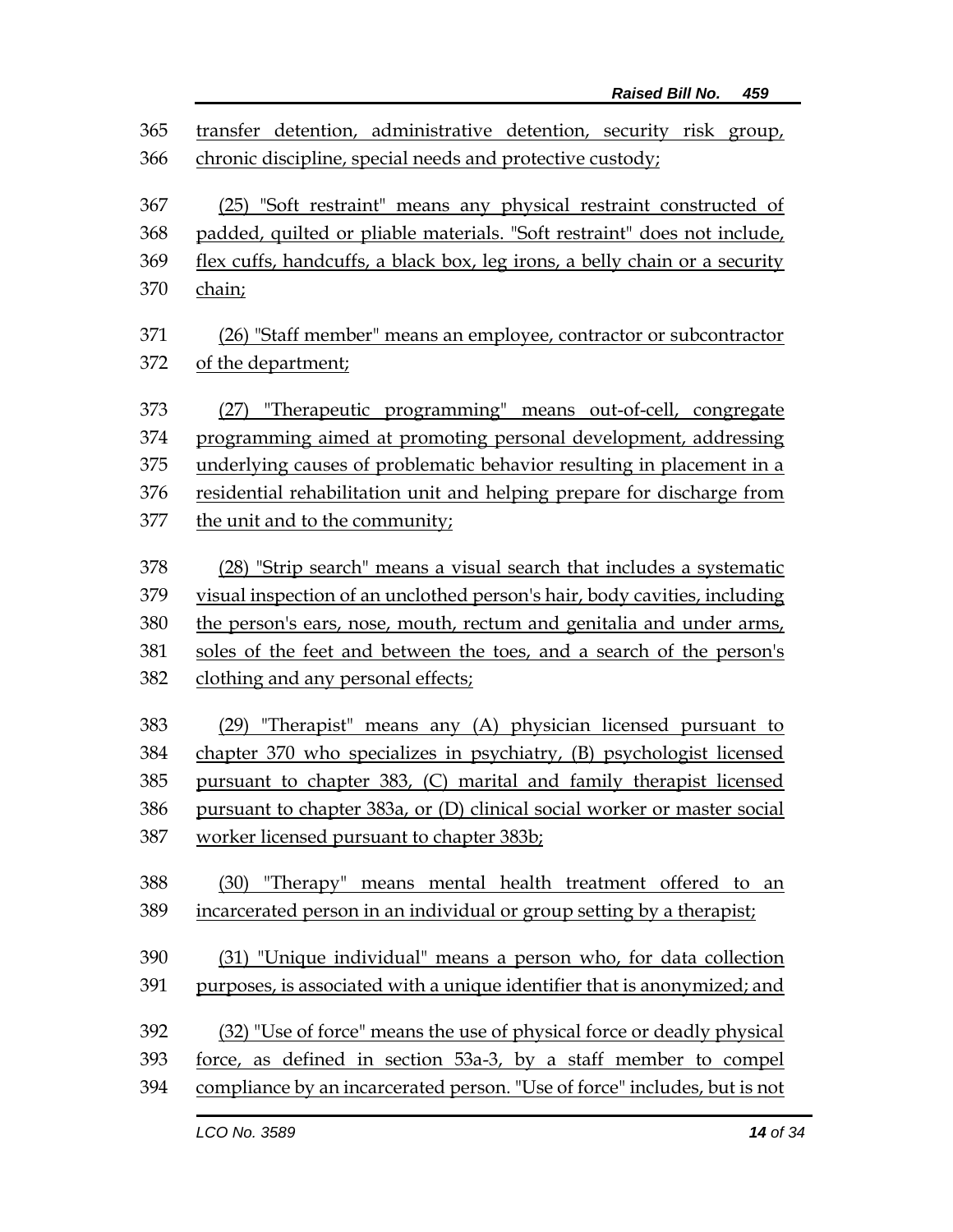*Raised Bill No. 459* limited to, the use of restraints, chemical agents, canines, chokeholds or munitions or forceable extraction from a cell. (b) Any use of isolated confinement or residential rehabilitation unit shall create the least restrictive environment necessary for the safety of an incarcerated person, department staff and for the security of the facility. No person who is pregnant, under eighteen years of age, or over sixty-five years of age may be subjected to isolated confinement. Any form of confinement of an incarcerated person to a cell that is implemented due to medical or mental health treatment shall be within a clinical area in the correctional facility or in as close proximity to a medical or mental health unit as possible**.** (c) If holding an incarcerated person in isolated confinement, the department shall: (1) Not later than twenty-four hours after initiating the process of holding such person in isolated confinement, ensure that a physician personally conducts a physical examination and a therapist personally conducts a mental health evaluation of such person. In the event that the person is determined to be an individual with serious mental illness, the department shall transfer such person to an alternative placement as soon as possible and no later than twenty-four hours from the time of assessment. For purposes of this subsection, an alternative placement may include a hospital or psychiatric facility outside the department or a residential rehabilitation unit; (2) Ensure continuous monitoring to ensure the person's safety and well-being, including a check of such person from a mental health provider at least twice daily;

- (3) Continue de-escalation efforts; and
- (4) Provide access to the following:
- (A) Reading materials, paper and a writing implement;
- (B) A radio and headphones;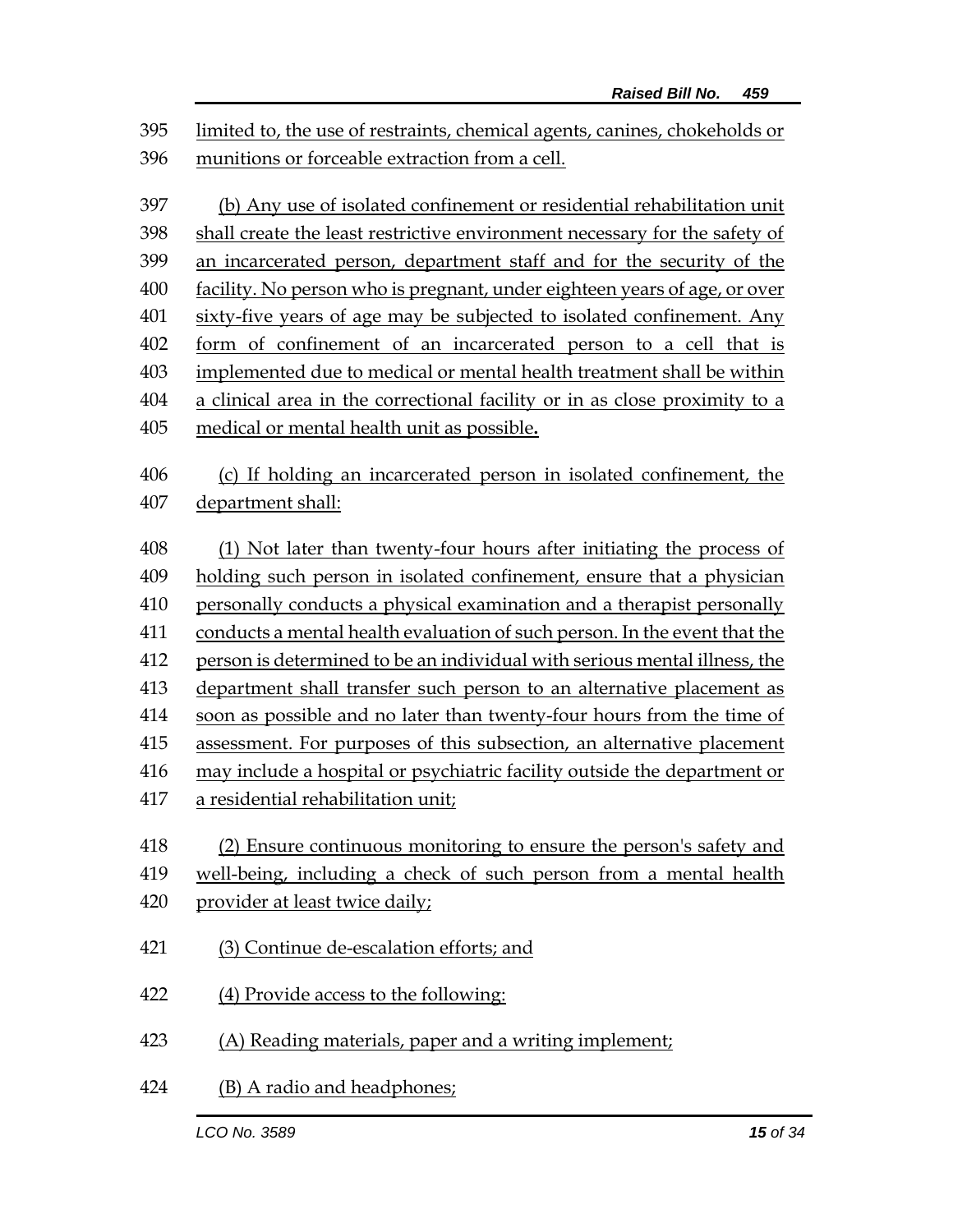| 425 | (C) Not fewer than three showers per week; and                             |
|-----|----------------------------------------------------------------------------|
| 426 | (D) Not fewer than four hours out of cell per day of pro-social            |
| 427 | activities, including:                                                     |
| 428 | (i) At least one hour per day of outdoor recreation time; and              |
| 429 | (ii) At least one hour per day, excluding weekends and holidays, of        |
| 430 | therapeutic programming.                                                   |
| 431 | (d) The department may place a person in isolated confinement or in        |
| 432 | a residential rehabilitation unit only if:                                 |
| 433 | (1) After having attempted to defuse the instant situation by using        |
| 434 | de-escalation methods and less restrictive measures, and only if such      |
| 435 | methods and measures fail to defuse the instant situation;                 |
| 436 | (2) Pursuant to an evidentiary hearing, the department determines,         |
| 437 | as set forth in a written decision, that the person committed an eligible  |
| 438 | offense; and                                                               |
| 439 | (3) The commissioner or the commissioner's designee determines, in         |
| 440 | writing and based on specific, objective criteria, that the acts committed |
| 441 | by the person were so heinous or destructive that placement of the         |
| 442 | person in general population housing creates a significant risk of         |
| 443 | imminent serious physical injury to staff or other incarcerated persons,   |
| 444 | and creates an unreasonable risk to the security of the facility.          |
| 445 | (e) No person may be placed in isolated confinement or a residential       |
| 446 | rehabilitation unit based on the same act or incident that was previously  |
| 447 | used as the basis for such placement.                                      |
| 448 | (f) No person may be held in isolated confinement for protective           |
| 449 | custody. Any unit used for protective custody shall, at a minimum,         |
| 450 | conform to requirements governing residential rehabilitation units.        |
| 451 | (g) Any hearing to determine if a person may be placed in isolated         |
| 452 | confinement shall occur prior to placement in isolated confinement         |
|     |                                                                            |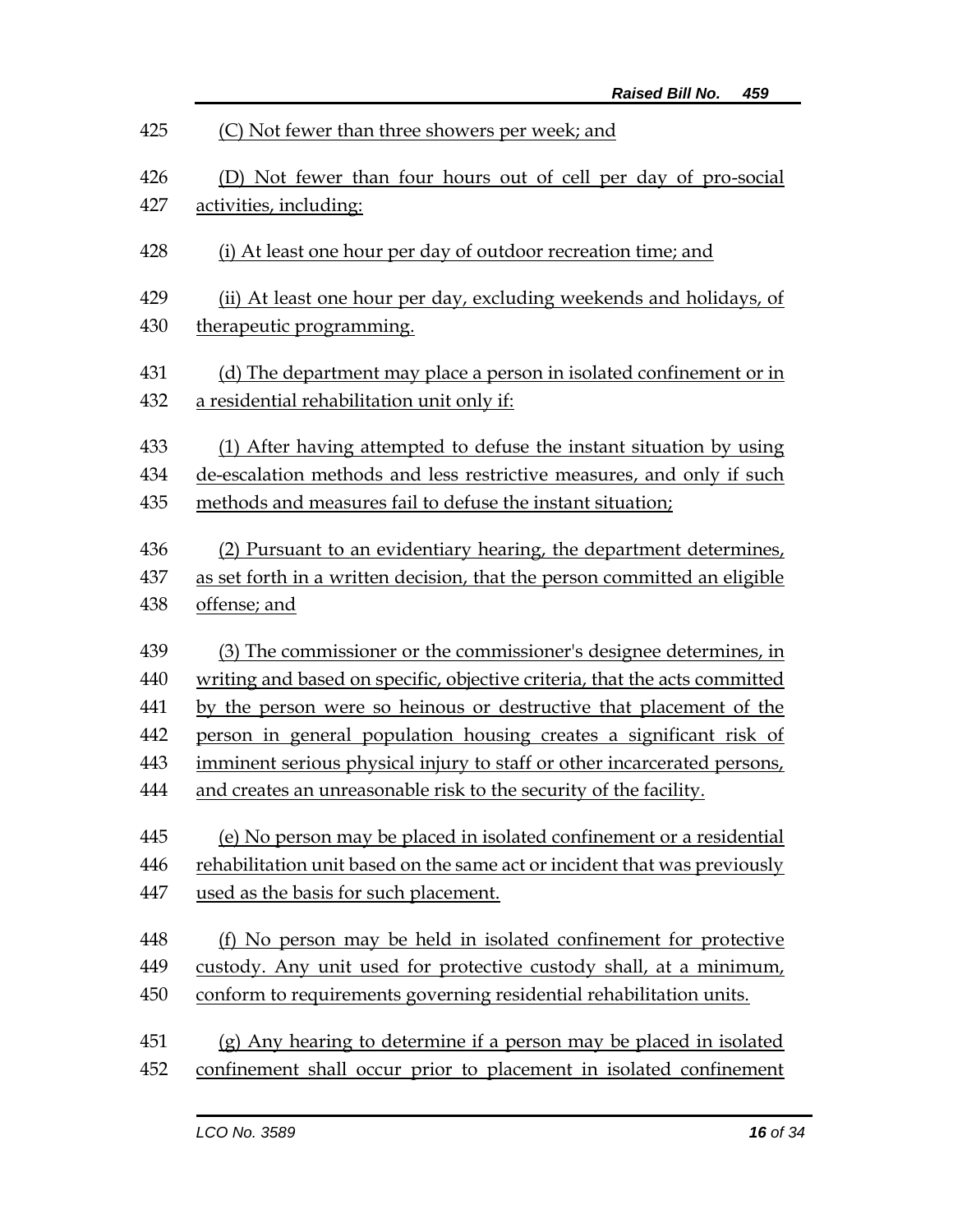unless a security supervisor, with written approval of a facility 454 superintendent or designee, reasonably believes the person fits the specified criteria for isolated confinement in subsection (d) of this section. If a hearing does not take place prior to placement, it shall occur as soon as reasonably practicable and at most within forty-eight hours of such placement unless the incarcerated person seeks a postponement of the hearing. Persons at such hearings shall be permitted to be represented by any attorney or law student, or by any paralegal or incarcerated person unless the department reasonably disapproves of such paralegal or incarcerated person based upon objective written criteria developed by the department.

 (h) Placements in isolated confinement shall be subject to the following limits:

 (1) No person may be placed in isolated confinement for longer than necessary and no more than fifteen consecutive days or twenty total days within any sixty-day period. Upon reaching any such limitation, 469 the incarcerated person shall be released from isolated confinement or diverted to a separate residential rehabilitation unit. If placement of such person in isolated confinement would exceed the twenty-day limit and the department establishes that the person committed an eligible offense, the department may place the person in isolated confinement until admission to a residential rehabilitation unit can be effectuated. Such admission to a residential rehabilitation unit shall occur as expeditiously as possible and in no case take longer than forty-eight hours from the time such person is placed in isolated confinement.

 (2) If an incarcerated person commits more than one eligible offense during any sixty-day period, up to an additional fifteen consecutive days in isolated confinement may occur for each such additional offense, provided the department meets the other requirements of subsection (d) of this section. If such subsequent offense takes place in a residential rehabilitation unit or general population, the person may be returned to isolated confinement for up to fifteen consecutive days. If such subsequent offense takes place in isolated confinement and causes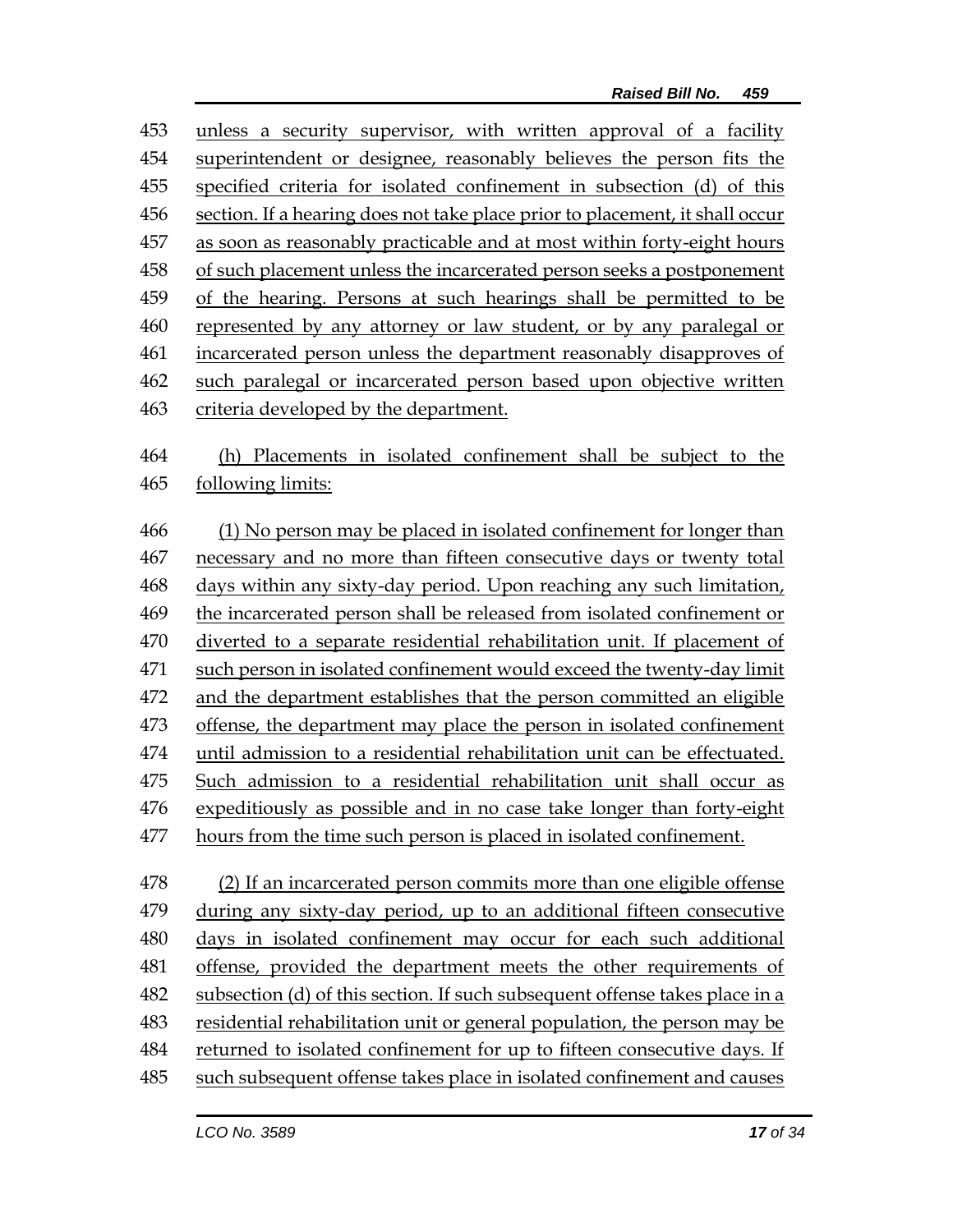| 486 | physical injury to another person, the person may receive up to an         |
|-----|----------------------------------------------------------------------------|
| 487 | additional fifteen consecutive days in isolated confinement, provided      |
| 488 | however that the person shall spend at least fifteen days in a residential |
| 489 | rehabilitation unit in between each placement of up to fifteen             |
| 490 | consecutive days in segregated confinement.                                |
|     |                                                                            |
| 491 | (i) An incarcerated person admitted to a residential rehabilitation        |
| 492 | unit shall be offered at least seven hours of daily out-of-cell time in    |
| 493 | congregate settings.                                                       |
| 494 | (j) An incarcerated person admitted to a residential rehabilitation unit   |
| 495 | shall have access to the following:                                        |
|     |                                                                            |
| 496 | (1) Reading materials, paper and a writing implement;                      |
| 497 | (2) A radio and headphones;                                                |
|     |                                                                            |
| 498 | (3) Not fewer than three showers per week;                                 |
|     |                                                                            |
| 499 | (4) At least two meals out of cell and in a congregate setting;            |
| 500 | (5) Visits and telephone calls equivalent to that permitted in the         |
| 501 | general population; and                                                    |
|     |                                                                            |
| 502 | (6) Not fewer than seven hours out of cell per day of pro-social           |
| 503 | activities including:                                                      |
| 504 | (A) At least two hours per day, excluding weekends and holidays, of        |
| 505 | therapeutic programming; and                                               |
|     |                                                                            |
| 506 | (B) At least two hours per day of recreation, including at least one       |
| 507 | hour outdoors per day. Recreation in all residential rehabilitation units  |
| 508 | shall take place in a congregate setting, unless exceptional               |
| 509 | circumstances mean doing so would create a significant and                 |
| 510 | unreasonable risk to the safety and security of other incarcerated         |
| 511 | persons, staff or the facility.                                            |
|     |                                                                            |
| 512 | (k) An incarcerated person admitted to a residential rehabilitation        |

513 unit with serious mental illness shall receive access to three hours per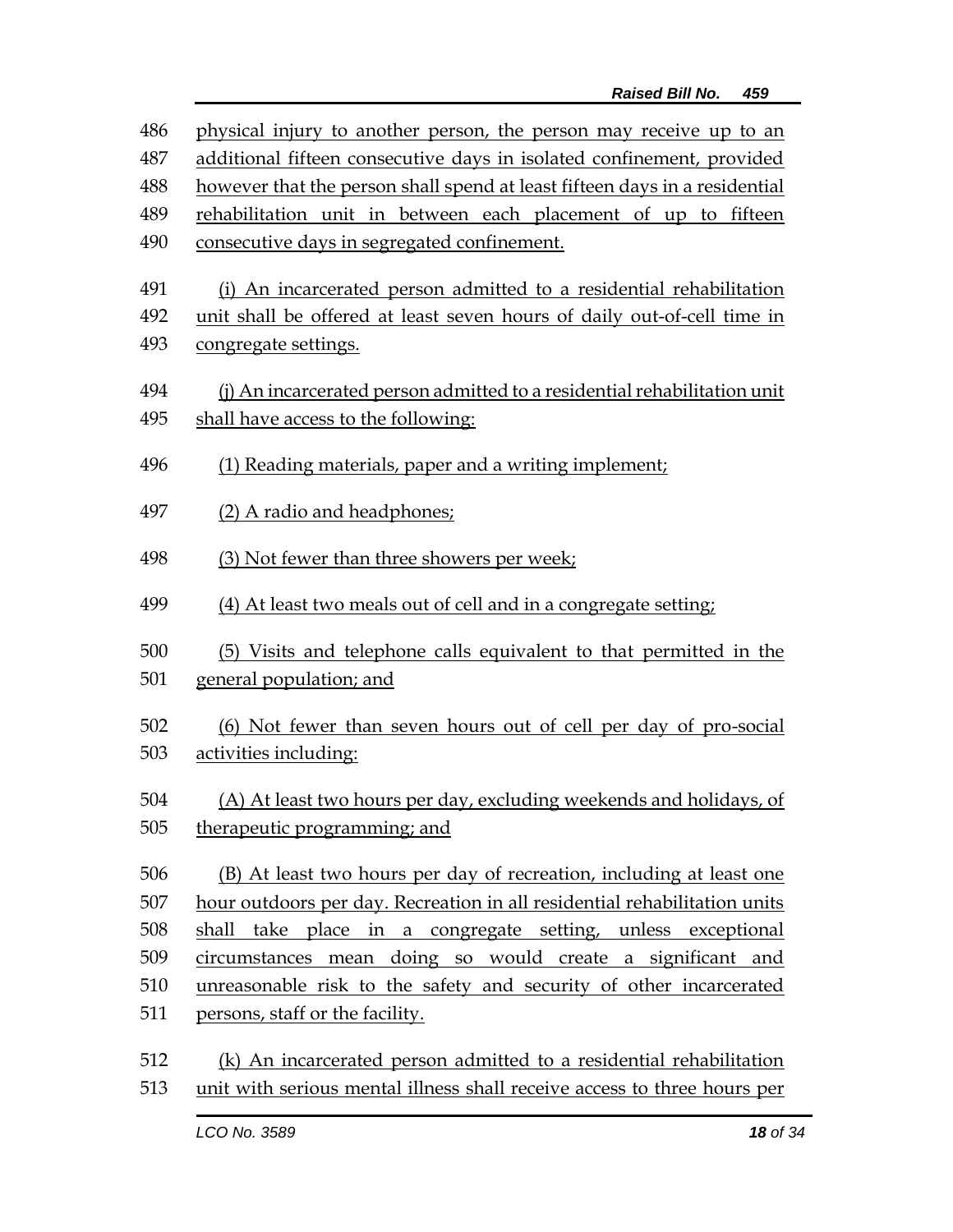week of therapy in addition to any other therapy that may be prescribed to such person.

 (l) No limitation on services, treatment or basic needs such as clothing, food and bedding shall be imposed as a form of punishment upon an incarcerated person. If provision of any such services, treatment or basic needs to an incarcerated person would create a significant and unreasonable risk to the safety and security of incarcerated persons, staff or the facility, such services, treatment or basic needs may be withheld until it reasonably appears that the risk has ended. The department shall not impose restricted diets or any other change in diet as a form of punishment upon an incarcerated person. An incarcerated person in a residential rehabilitation unit shall have access to all of their personal property unless an individual determination is made by the department that having a specific item would pose a significant and unreasonable risk to the safety of incarcerated persons or staff or the security of the unit.

 (m) If the department establishes that an incarcerated person committed an eligible offense while in isolated confinement or a residential rehabilitation unit and poses a significant and unreasonable risk to the safety and security of other incarcerated persons or staff, the department may restrict such person's participation in programming and out-of-cell activities as necessary for the safety of other incarcerated persons and staff. If such restrictions are imposed, the department shall provide at least four hours out-of-cell time daily, including at least one hour of therapeutic programming and two hours of recreation, and make reasonable efforts to reinstate access to programming as soon as possible. In no case may such restrictions extend beyond fifteen days unless the person commits a new eligible offense justifying restrictions on program access, or if the Commissioner of Correction and, when appropriate, the Commissioner of Mental Health and Addiction Services personally reasonably determine that the person poses an extraordinary and unacceptable risk of imminent harm to the safety or security of incarcerated persons or staff. Any extension of program restrictions beyond fifteen days shall be meaningfully reviewed and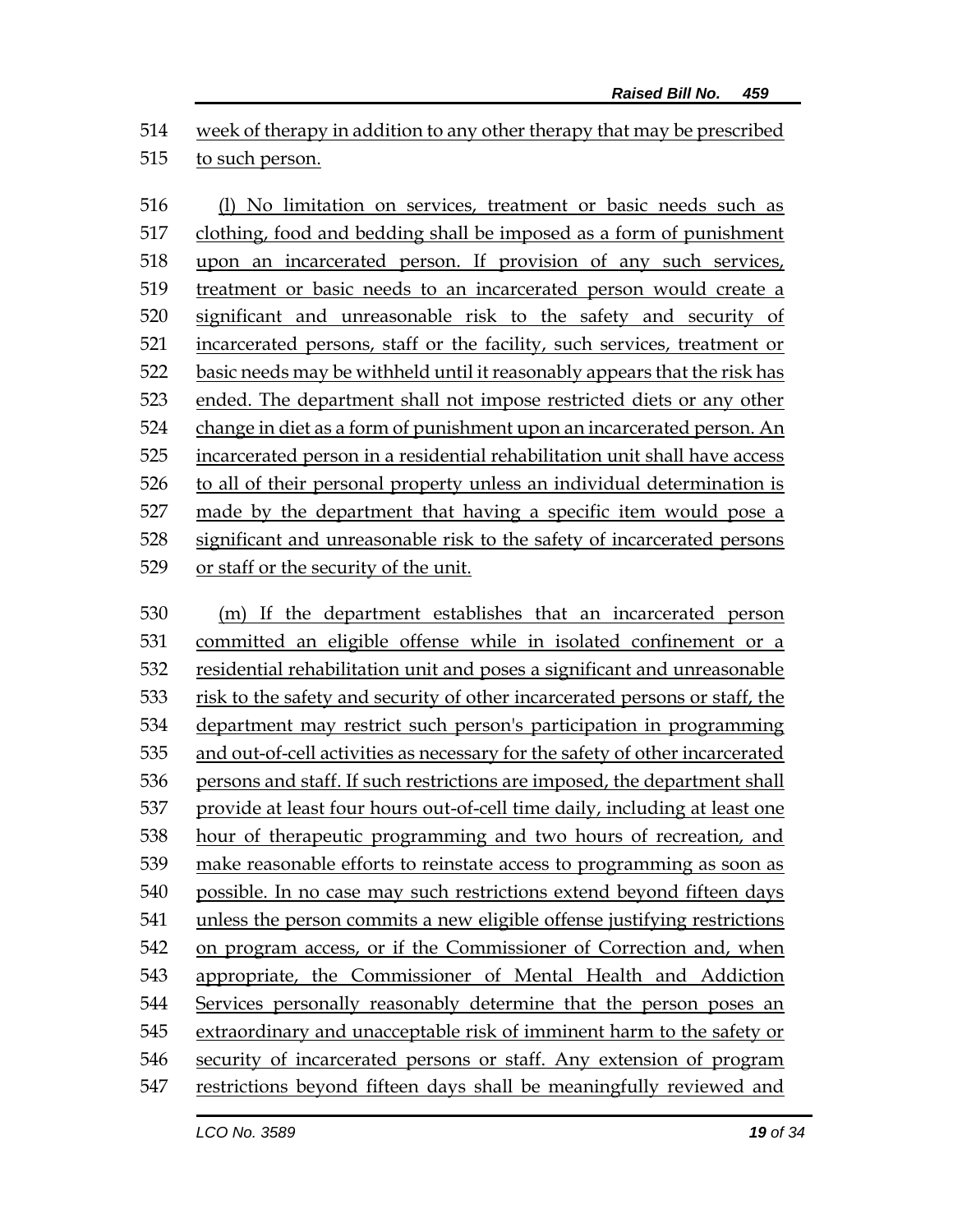approved at least every fifteen days by the commissioner. Each review shall consider the impact of therapeutic programming provided during the fifteen-day period on the person's risk of imminent harm and the commissioner shall articulate in writing, with a copy provided to the incarcerated person, the specific reason why the person currently poses an extraordinary and unacceptable risk of imminent harm to the safety or security of incarcerated persons or staff. In no case may restrictions imposed by the commissioner extend beyond ninety days unless the person commits a new eligible offense justifying restrictions on program access. (n) Restraints shall not be used when incarcerated persons are

 participating in out-of-cell activities within a residential rehabilitation unit unless an individual assessment is made that restraints are required because of a significant and unreasonable risk to the safety and security of other incarcerated persons or staff.

 (o) The department shall develop admission, treatment, sanction, review and transfer policies for residential rehabilitation units according to the following requirements:

 (1) Upon admission of an incarcerated person as a resident to a residential rehabilitation unit, program and mental health staff shall administer assessments and develop an individual rehabilitation plan in consultation with the resident, based upon his or her medical, mental health and programming needs. Such plan shall identify specific goals and programs, treatment, and services to be offered, with projected time frames for completion and discharge from the residential rehabilitation unit.

 (2) Any sanction imposed on an incarcerated person requiring isolated confinement shall run while the incarcerated person is in a residential rehabilitation unit and the incarcerated person shall be discharged from the unit before or at the time such sanction expires. If an incarcerated person successfully completes his or her rehabilitation plan before the sanction expires, the person shall have a right to be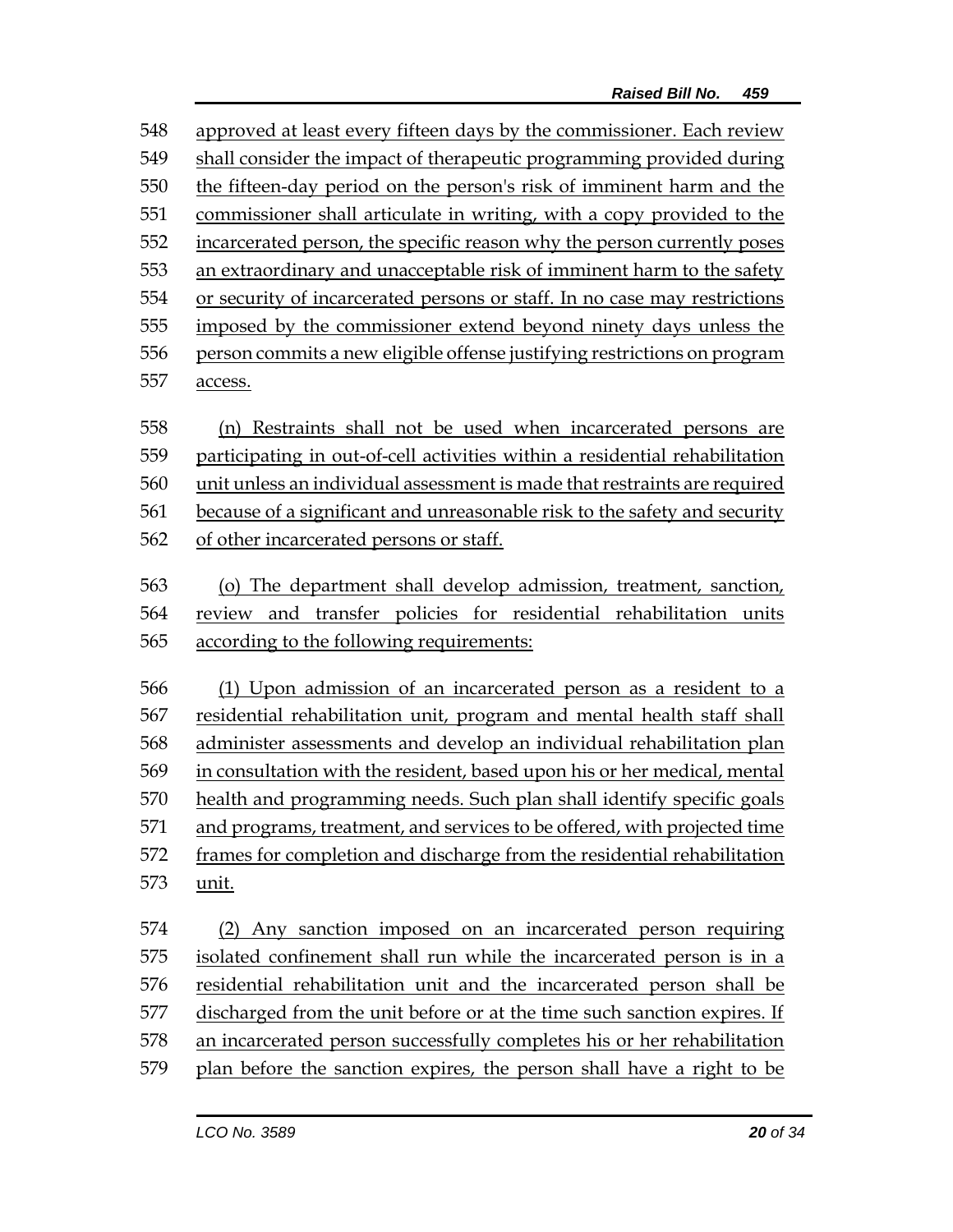discharged from the unit upon such completion.

 (3) If an incarcerated person has not been discharged from a residential rehabilitation unit within one year of initial admission to such a unit or is within sixty days of a fixed or tentatively approved date for release from a correctional facility, he or she shall have a right to be discharged from the unit unless he or she committed an eligible offense within the one-hundred-eighty-day period prior to discharge and he or she poses a significant and unreasonable risk to the safety or security of incarcerated persons or staff. In any such case the decision not to discharge such person shall be immediately and automatically subjected to an independent review by the commissioner and the Commissioner of Mental Health and Addiction Services, or their designees. A person may remain in a residential rehabilitation unit beyond the time limits provided in this subsection if both commissioners or their designees approve such extension. In extraordinary circumstances, a person who has not committed an eligible offense within the prior one hundred eighty days, may remain in a residential rehabilitation unit beyond the time limits provided in this section if the commissioner, in consultation with mental health professionals, personally determines that such person poses an extraordinary and unacceptable risk of imminent harm to the safety or security of incarcerated persons or staff.

- (4) There shall be a meaningful periodic review of the status of each incarcerated person in a residential rehabilitation unit at least every sixty days to assess the person's progress and determine if the person should be discharged from the unit. Following such periodic review, if the person is not discharged from the unit, program and mental health staff shall specify in writing the reasons for the determination and the program, treatment, service or corrective action required before discharge. The incarcerated person shall be given access to the programs, treatment and services specified, and shall have a right to be discharged from the residential rehabilitation unit upon the successful fulfillment of such requirements.
- (5) When an incarcerated person is discharged from a residential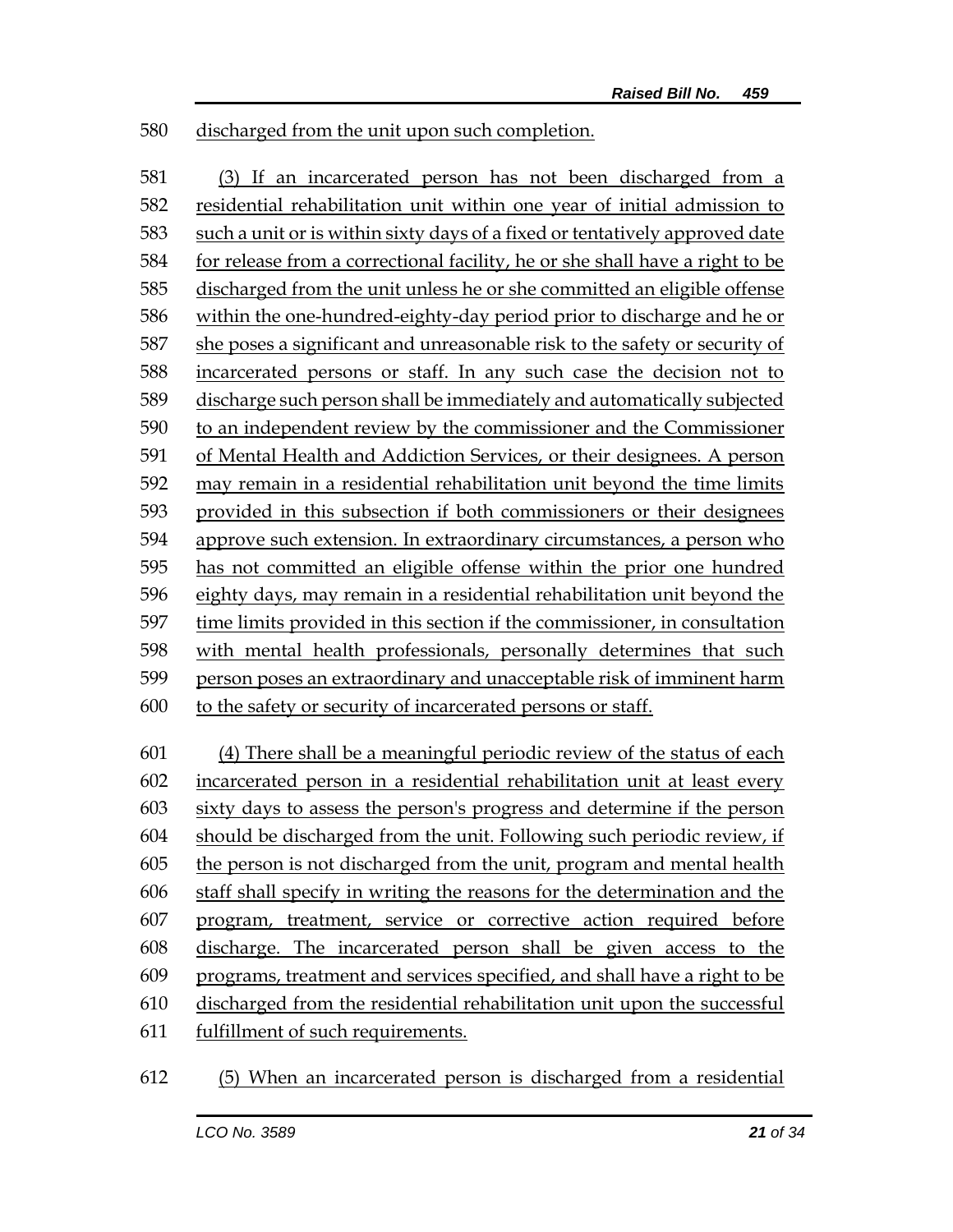| 613 | rehabilitation unit, any remaining time to serve on any underlying          |
|-----|-----------------------------------------------------------------------------|
| 614 | disciplinary sanction shall be dismissed. If an incarcerated person         |
| 615 | substantially completes his or her rehabilitation plan, he or she shall     |
| 616 | have any associated loss of good time restored upon discharge from the      |
| 617 | unit.                                                                       |
| 618 | (p) The department shall not subject an incarcerated person to the use      |
| 619 | of life-threatening restraints, in-cell restraints or pharmacological       |
| 620 | restraints, except as provided in subsection (r) of this section.           |
| 621 | (q) (1) The department shall not subject an incarcerated person to the      |
| 622 | use of physical restraints, except: (A) For the purpose of transporting the |
| 623 | incarcerated person between units or outside the correctional facility,     |
| 624 | (B) emergency restraints, subject to the requirements of subdivision (2)    |
| 625 | of this subsection, and (C) restraints for psychiatric purposes, subject to |
| 626 | the requirements of subsection (r) of this section. The department shall    |
| 627 | not physically restrain an incarcerated person who is confined to his or    |
| 628 | her cell.                                                                   |
|     |                                                                             |
|     |                                                                             |
| 629 | (2) Use of emergency restraints are subject to the following:               |
| 630 | (A) Emergency restraints may be used only for the purpose of                |
| 631 | responding to the substantiated risk of imminent and serious physical       |
| 632 | harm;                                                                       |
| 633 | (B) Emergency restraints shall not be used for the purpose of               |
| 634 | punishment or in a manner that is painful or degrading;                     |
| 635 | Prior to subjecting any incarcerated person to the use of<br>(C)            |
| 636 | emergency restraints, the department shall attempt to defuse the instant    |
| 637 | situation by using de-escalation methods and less restrictive measures.     |
| 638 | Only if such methods and measures fail to defuse the instant situation      |
| 639 | may the department subject a person to the use of physical restraints;      |
| 640 | and                                                                         |
| 641 | (D) Emergency restraints may be used for a maximum of sixty                 |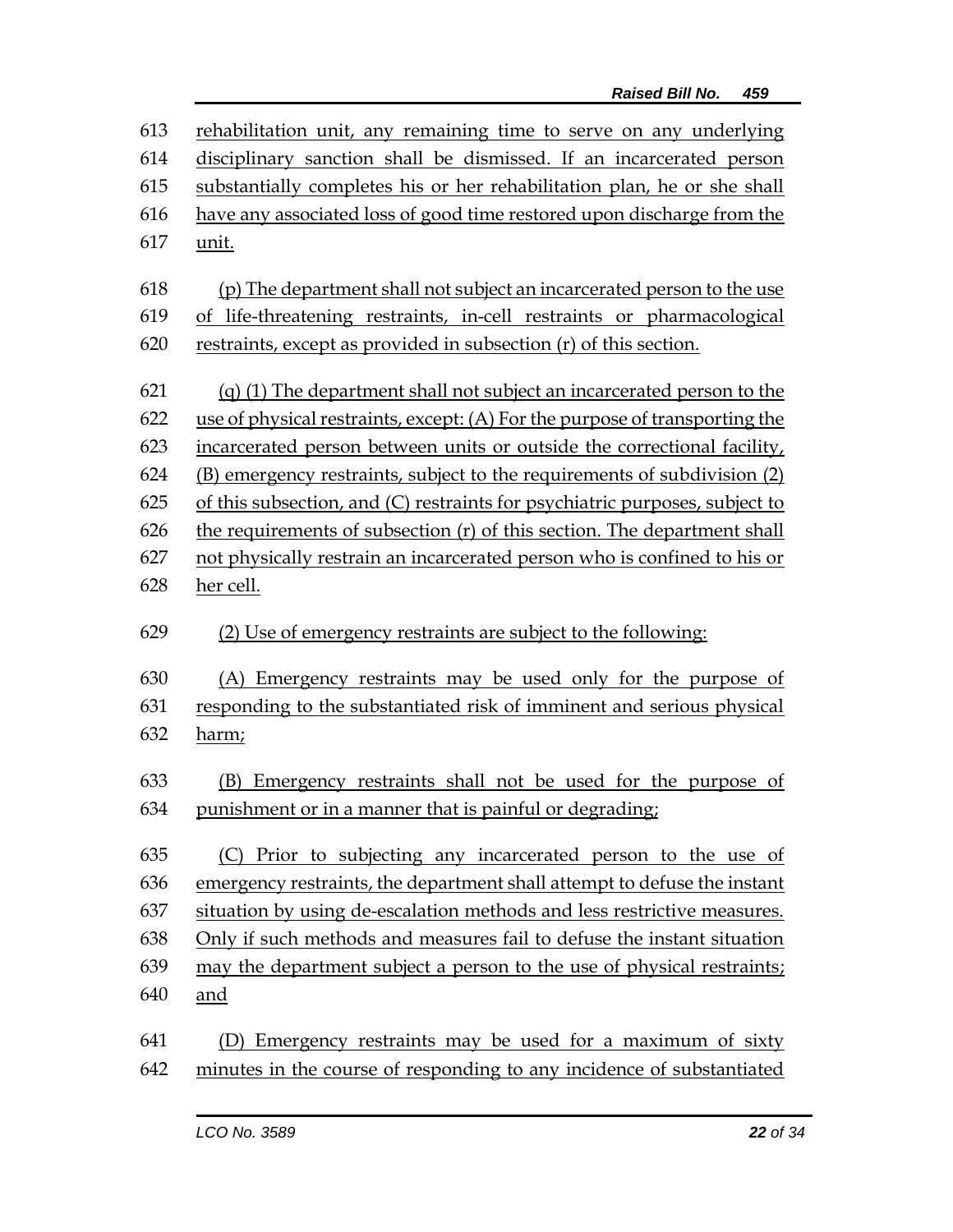| 643 | risk of imminent and serious physical harm.                                 |
|-----|-----------------------------------------------------------------------------|
| 644 | (r) (1) The department may subject an incarcerated person to the use        |
| 645 | of seclusion or restraints in response to a psychiatric emergency           |
| 646 | pursuant to subdivision (2) or (3) of this subsection, provided a therapist |
| 647 | attempts to defuse the instant situation by using de-escalation methods     |
| 648 | and less restrictive measures, and such methods and measures fail to        |
| 649 | defuse the instant situation.                                               |
| 650 | (2) If subjecting an incarcerated person to seclusion or restraints in      |
| 651 | response to a psychiatric emergency pursuant to this subsection, the        |
| 652 | department shall:                                                           |
| 653 | (A) Ensure any such seclusion occurs or restraints are imposed only         |
| 654 | within medical units of the correctional facility;                          |
|     |                                                                             |
| 655 | (B) Ensure that the only restraints employed are soft restraints or         |
| 656 | pharmacological restraints;                                                 |
|     |                                                                             |
| 657 | (C) Ensure that (i) no soft restraints be employed if pharmacological       |
| 658 | restraints have already been administered and have alleviated the risk      |
| 659 | of a serious incident or imminent physical harm, and (ii)<br>no             |
| 660 | pharmacological restraints be administered if soft restraints have          |
| 661 | already been employed and have alleviated such risk;                        |
| 662 | (D) Ensure a medical professional checks the imposition of restraints       |
| 663 | and every two hours thereafter checks to ensure adequate circulation        |
| 664 | and range of movement to avoid pain and that a medical professional         |
| 665 | continually monitors, through direct observation, such person while         |
| 666 | such person is subject to restraints under this subsection;                 |
| 667 | (E) Continue de-escalation efforts; and                                     |
| 668 | (F) End the use of seclusion or restraints on the incarcerated person       |
| 669 | as soon as the threat of the serious incident or imminent physical harm     |
| 670 | has passed.                                                                 |
| 671 | (3) Only a therapist may order an incarcerated person to be subjected       |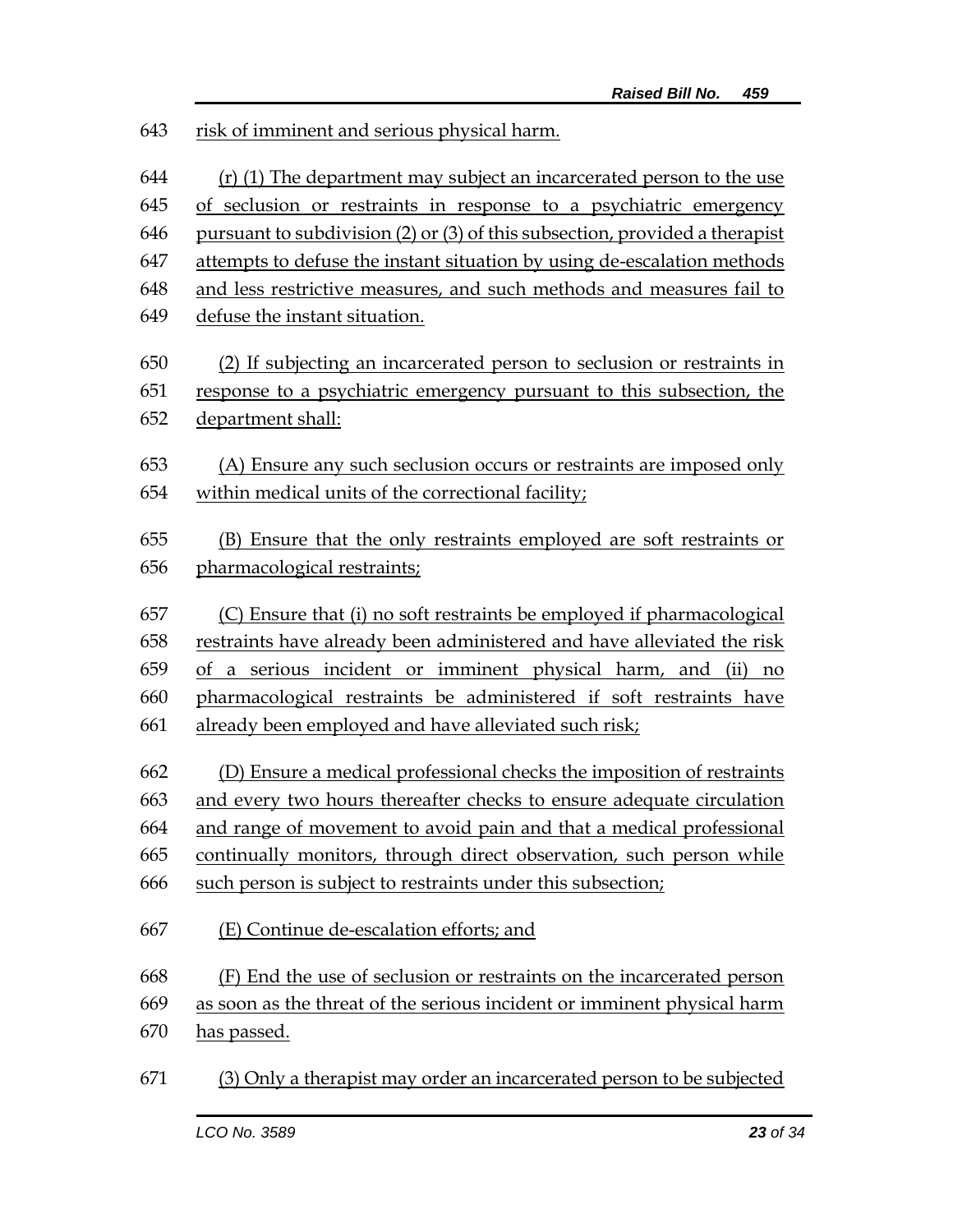to the use of restraints pursuant to this subsection. After an in-person evaluation by a therapist of an incarcerated person and a determination by the therapist that restraints are necessary to prevent a substantiated threat of imminent physical harm by an incarcerated person to himself or herself or others due to an acute disturbance of behavior, thought or mood, the therapist may order such person to be subjected to restraints for an initial period of not more than two hours. A therapist may only order an incarcerated person to be subjected for an additional period of restraint that is not longer than two hours if such therapist, after an in- person evaluation, determines that restraints remain necessary to prevent a substantiated threat of imminent physical harm by an incarcerated person to himself or herself or others due to an acute disturbance of behavior, thought or mood. (4) The department shall develop standards to enable staff members to determine whether the use of restraints or seclusion is contraindicated for each incarcerated person, based on such person's medical and psychiatric status. The department shall inform each incarcerated person of their restraint or seclusion status and shall maintain such person's restraint or seclusion status in a place easily visible to staff members in the event that an emergency response is 692 necessary. (s) (1) Any time the department restrains a person pursuant to subsection (r) of this section, the department shall: (A) Video and audio record each such incident from the moment the use of restraints or confinement is imposed until the conclusion of such usage; and (B) Document de-escalation methods attempted, the cause for the imposition of use of restraints or confinement and the method and duration of any restraint used. (2) The department shall retain any video or audio record or document created pursuant to subdivision (1) of this subsection for a period of not less than five years from the date of its creation.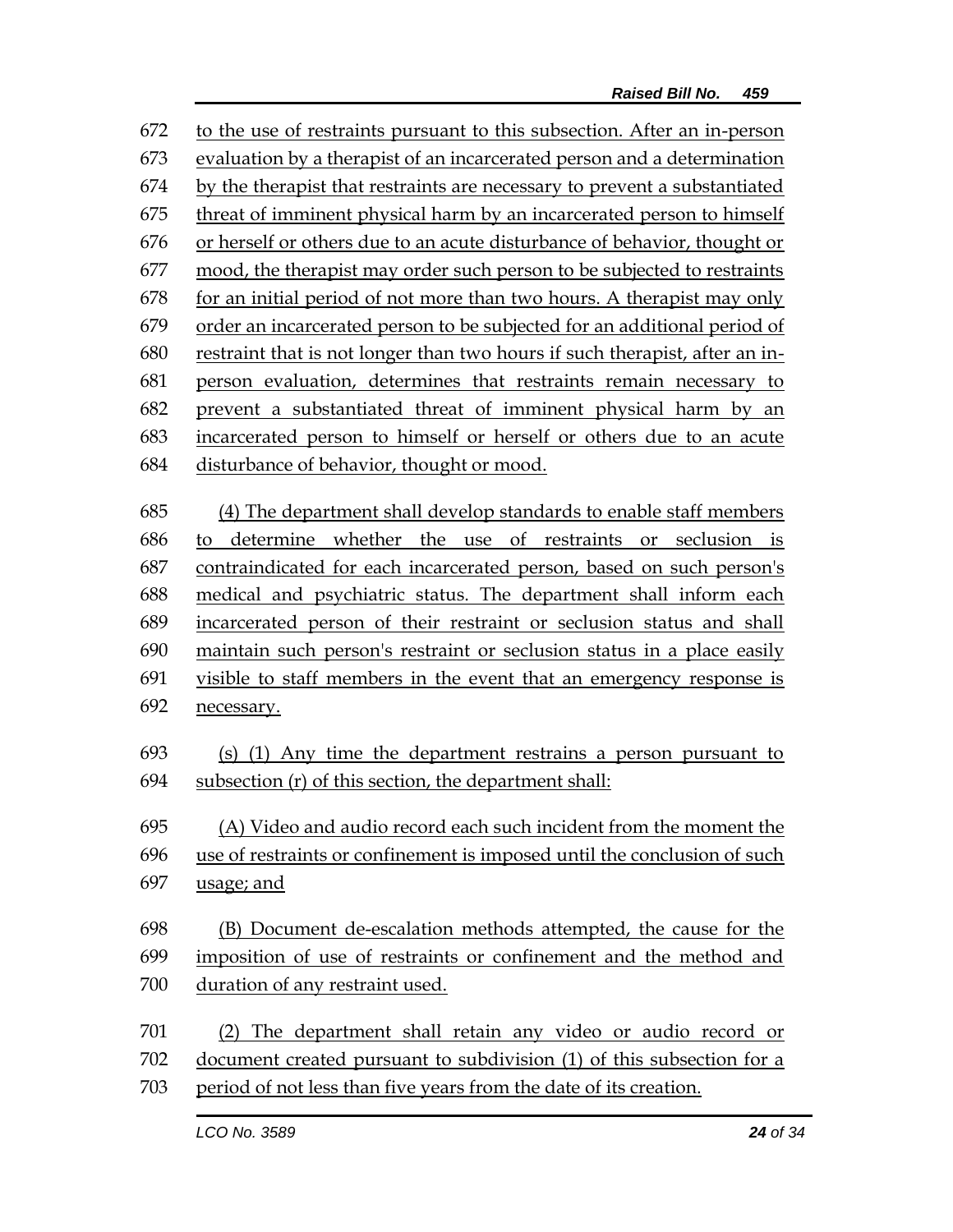| 704 | (t) A strip search of an incarcerated person may be conducted only        |
|-----|---------------------------------------------------------------------------|
| 705 | under the following circumstances:                                        |
| 706 | (1) Upon admission or return of a sentenced inmate, regardless of the     |
| 707 | offense, to a department facility;                                        |
| 708 | (2) Upon admission or return to a department facility when an inmate      |
| 709 | <u>is:</u>                                                                |
| 710 | (A) Unsentenced, but charged, including as a youthful offender, with      |
| 711 | a felony offense, class A misdemeanor offense or violation of probation;  |
| 712 | (B) If remanded from the United States Department of Homeland             |
| 713 | Security or any successor agency thereto;                                 |
| 714 | (C) If remanded from the United States Marshals Service;                  |
| 715 | (D) For a temporary confinement of extradition in a third state; or       |
| 716 | (E) Under a governor's warrant;                                           |
| 717 | (3) Upon readmission to a facility from a halfway house, parole,          |
| 718 | special parole, transitional supervision or any other community release   |
| 719 | program;                                                                  |
| 720 | (4) Upon interfacility or out-of-state transfer, provided that the        |
| 721 | inmate is sentenced;                                                      |
| 722 | (5) Upon initial placement in isolated confinement or a residential       |
| 723 | rehabilitation unit;                                                      |
| 724 | (6) When submitting a specimen for urinalysis;                            |
| 725 | (7) During a facility emergency; or                                       |
| 726 | (8) Upon the establishment of a substantiated, credible belief that the   |
| 727 | incarcerated person is in possession of contraband.                       |
| 728 | (u) The department may perform a strip search upon an incarcerated        |
| 729 | person pursuant to subdivision (8) of subsection (t) of this section only |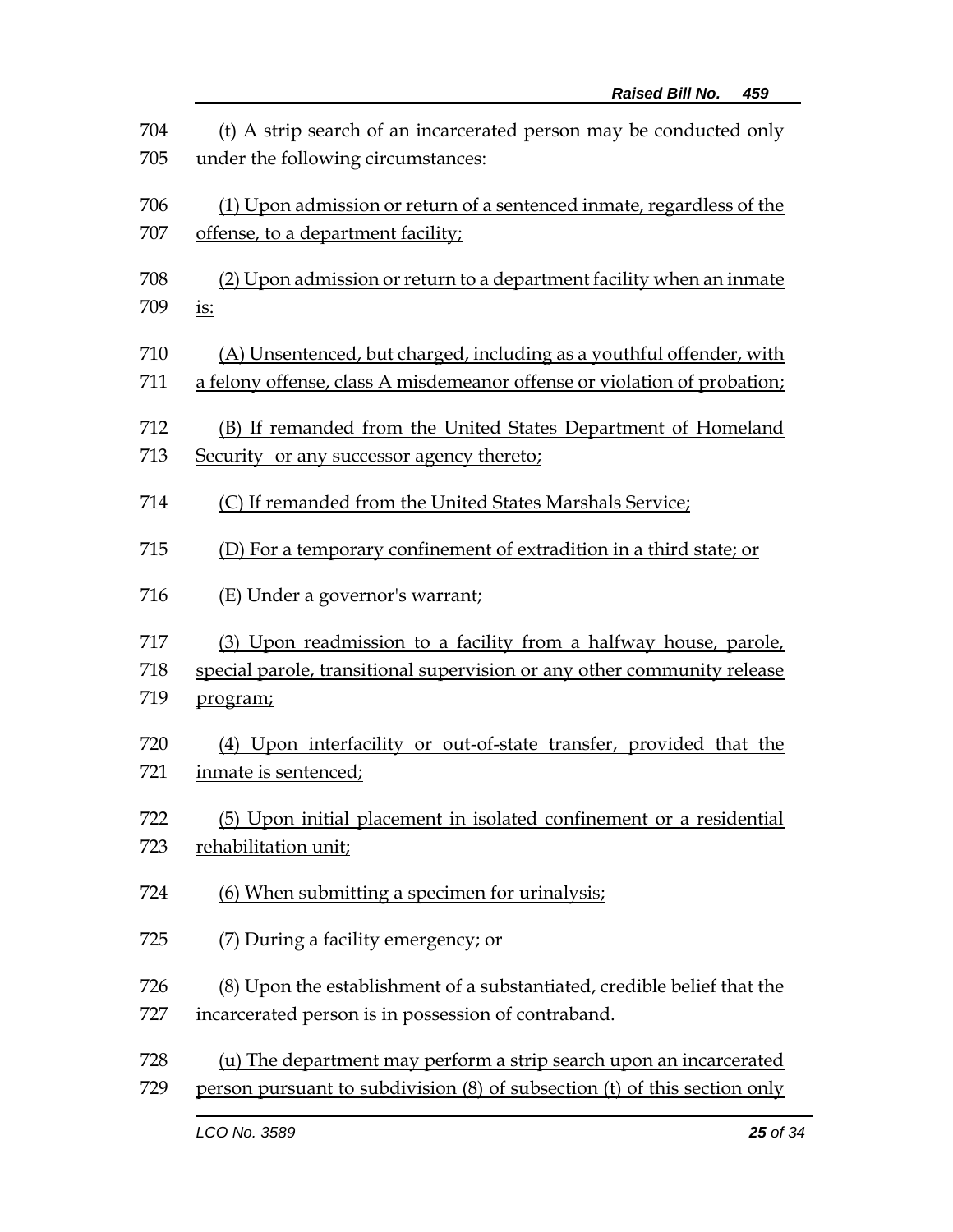| 730 | if the following requirements are met:                                    |
|-----|---------------------------------------------------------------------------|
| 731 | (1) There is credible information that the incarcerated person is in      |
| 732 | possession of contraband based upon:                                      |
| 733 | (A) Direct observation by another person, including a staff member        |
| 734 | or incarcerated person;                                                   |
| 735 | (B) A substantiated, credible complaint from another person,              |
| 736 | including a staff member or incarcerated person;                          |
| 737 | (C) A substantiated suspicion based upon a pat search of the              |
| 738 | incarcerated person; or                                                   |
| 739 | (D) The incarcerated person refuses to submit to a pat search;            |
| 740 | (2) A verbal warning is issued to the incarcerated person and such        |
| 741 | person is given an opportunity to surrender contraband;                   |
| 742 | (3) The person conducting the search requests and receives written        |
| 743 | approval from the shift commander and the unit supervisor. Pending        |
| 744 | resolution of the request, such person may impose emergency restraints    |
| 745 | upon the incarcerated person pursuant to subsection (p) of this section;  |
| 746 | (4) Such search is carried out in a manner consistent with the dignity    |
| 747 | and the humanity of the incarcerated person and pursuant to the           |
| 748 | following requirements:                                                   |
| 749 | (A) No comments or gestures of a sexual or disparaging nature may         |
| 750 | be made by staff members; and                                             |
| 751 | (B) All searches shall be performed in an area that provides privacy      |
| 752 | to the greatest extent possible; and                                      |
| 753 | (5) The department shall document all searches performed pursuant         |
| 754 | to this subsection, including the basis for the search or emergency,      |
| 755 | whether the search involved individuals of different genders, the         |
| 756 | gender and race of the incarcerated person and the results of the search. |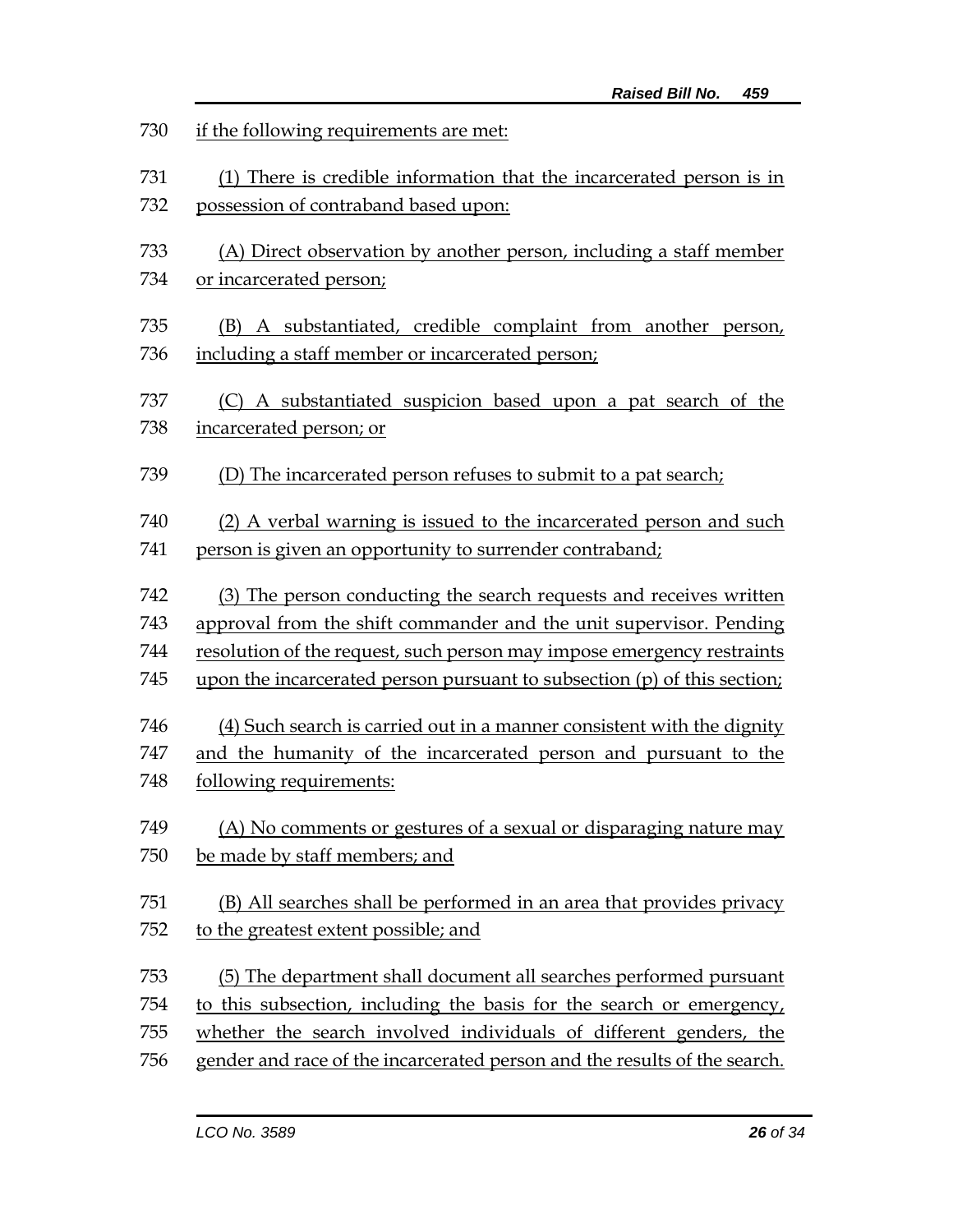**[**(b) The Department of Correction shall publish on its Internet web site the formula for calculating an inmate's mental health score and a description of any form and phase of housing employed at any of its correctional facilities for inmates on restrictive housing status.**]**

 **[**(c)**]** (v) The Department of Correction shall at least annually submit to the Criminal Justice Policy and Planning Division established under section 4-68m a report containing, **[**as aggregated**]** in a disaggregated 764 and anonymized <u>format</u>, the following data:

 (1) The number of **[**inmates on restrictive housing status**]** incarcerated persons in isolated confinement in this state's correctional facilities, as of the first day of each of the twelve months preceding the date of the submission of the report **[**. The department shall report and disaggregate such data based on an inmate's age, gender identity, ethnicity, mental health score as calculated by the department, if any, and the form and phase of housing in which such inmate is held on restrictive housing status**]** and the total number of persons subjected to isolated confinement during the twelve months preceding the date of submission of the report;

 **[**(2) The number of inmates on administrative segregation status who have spent the following cumulative durations of time on administrative segregation status:

- (A) One to fifteen days;
- (B) Sixteen to thirty days;
- (C) Thirty-one to one hundred eighty days;
- (D) One hundred eighty-one to three hundred sixty-five days;
- (E) Three hundred sixty-six to seven hundred thirty days;
- (F) Seven hundred thirty-one to one thousand ninety-five days;
- (G) One thousand ninety-six to one thousand four hundred sixty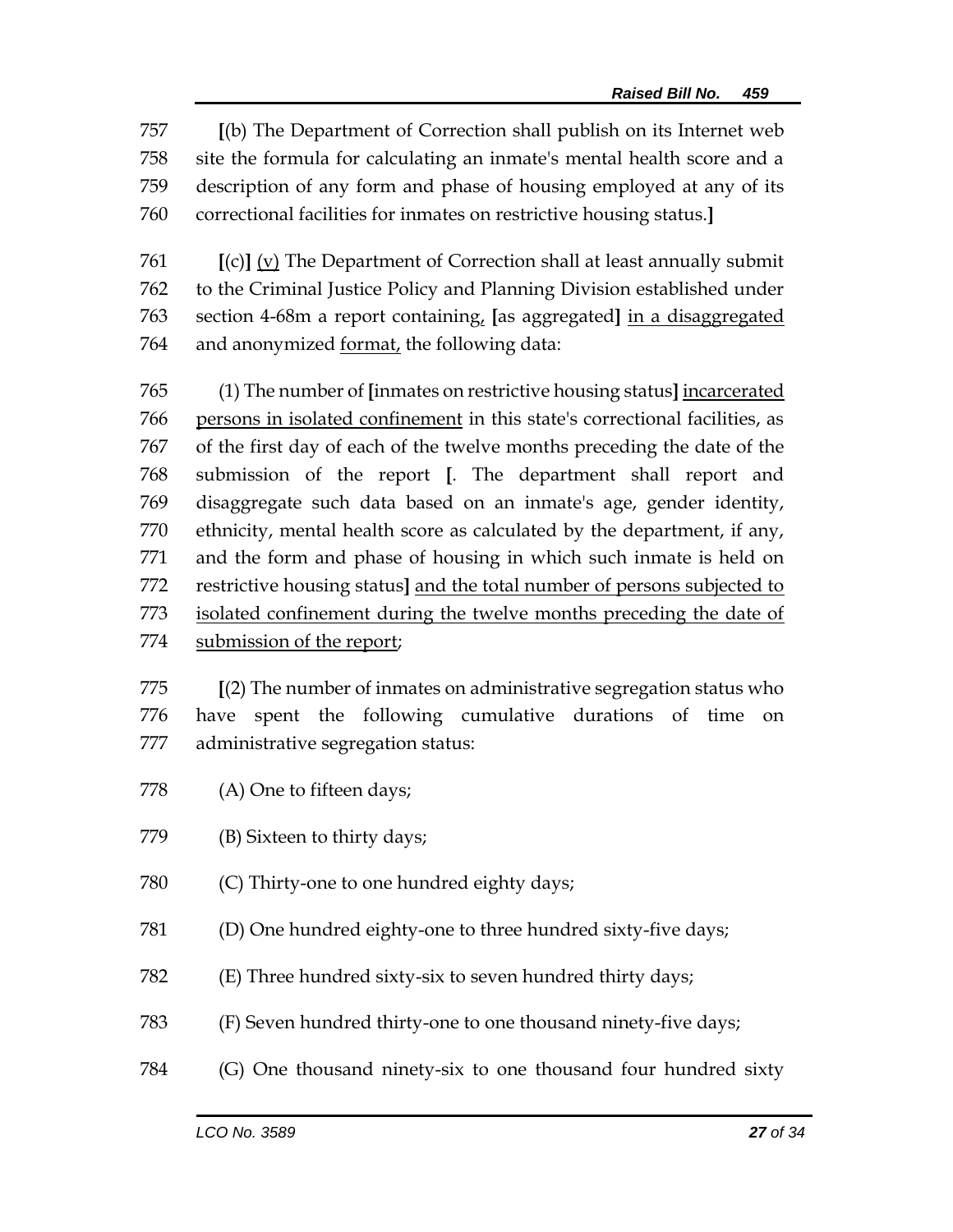days;

 (H) One thousand four hundred sixty-one to one thousand eight hundred twenty-five days;

 (I) One thousand eight hundred twenty-six to two thousand one hundred ninety days;

 (J) Two thousand one hundred ninety-one to two thousand five hundred fifty-five days;

 (K) Two thousand five hundred fifty-six to two thousand nine hundred twenty days;

 (L) Two thousand nine hundred twenty-one to three thousand two hundred eighty-five days;

 (M) Three thousand two hundred eighty-six to three thousand six hundred fifty days; and

(N) More than three thousand six hundred fifty days;

 (3) For each correctional facility, the number of inmates who, during the twelve months preceding the date of the submission of the report, spent more than fifteen days, cumulative, on administrative segregation status. The department shall report and disaggregate such data based on an inmate's age, gender identity, ethnicity, mental health score as calculated by the department, if any, and the form and phase of restricted housing in which such inmate is held; and**]**

 (2) A list of unique individuals in the custody of the department in the twelve months preceding the date of the submission of the report subjected to any form of isolated confinement. The list shall include the following information for each person: Age, gender identity, ethnicity, reason for placement in isolation, total number of days spent in isolated confinement in the previous calendar year, total number of days spent in isolated confinement over the course of the entire period of incarceration, specific restrictive housing status, if any, and mental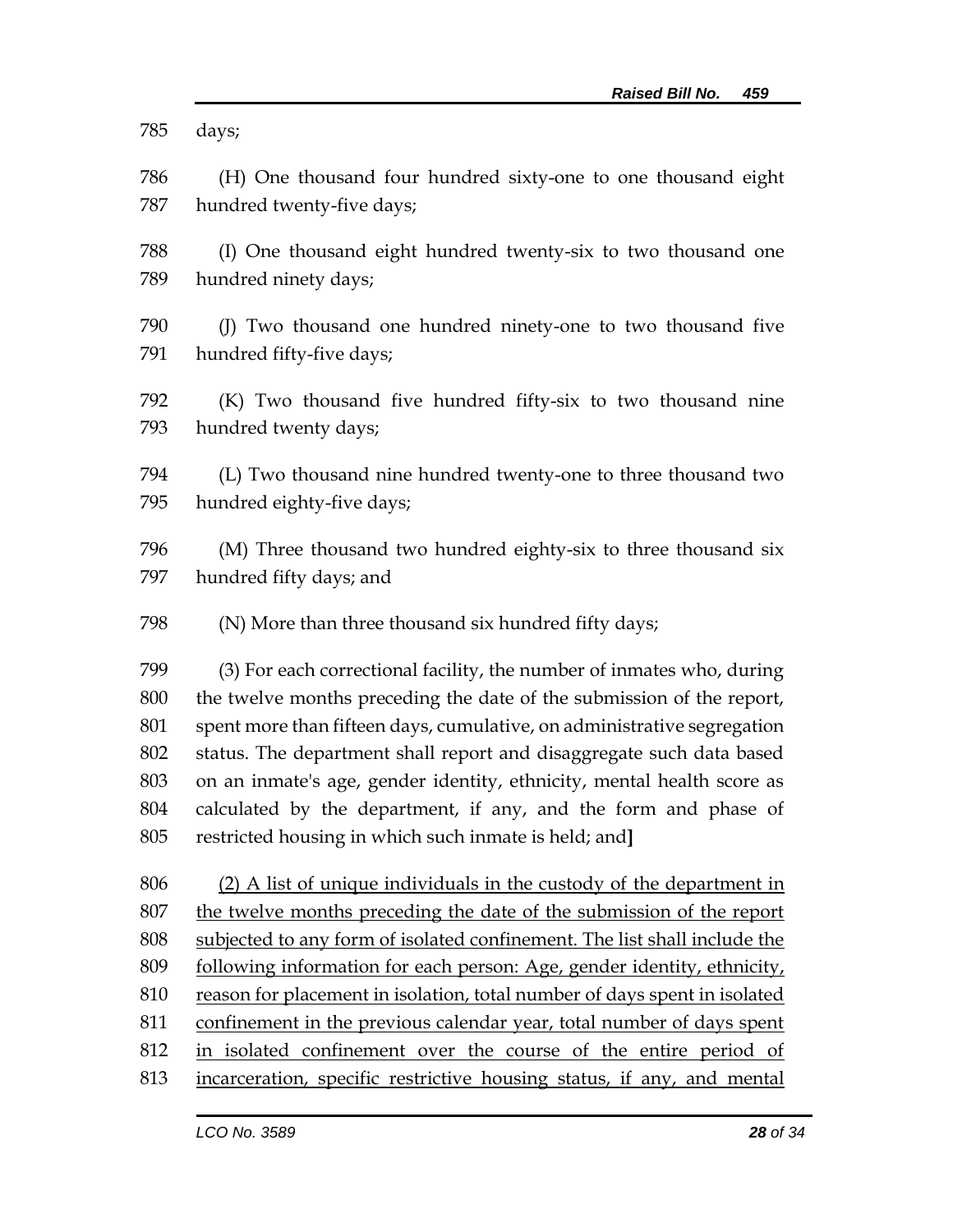| 814 | health score as calculated by the department, if any;                     |  |  |
|-----|---------------------------------------------------------------------------|--|--|
| 815 | (3) A list of unique individuals in the custody of the department in      |  |  |
| 816 | the twelve months preceding the date of the submission of the report      |  |  |
| 817 | subjected to restraints. The list shall include the following information |  |  |
| 818 | for each person: Age, gender identity, ethnicity, total number of hours   |  |  |
| 819 | spent in restraints in the previous calendar year, specific restrictive   |  |  |
| 820 | housing status, if any, and mental health score as calculated by the      |  |  |
| 821 | department, if any;                                                       |  |  |
| 822 | (4) The number of incidents, broken down by month and correctional        |  |  |
| 823 | facility, for each of the following in the previous calendar year and     |  |  |
| 824 | categorized as:                                                           |  |  |
| 825 | (A) Suicides;                                                             |  |  |
| 826 | (B) Attempted suicides;                                                   |  |  |
| 827 | (C) Self-harm;                                                            |  |  |
| 828 | (D) Use of force by staff members against incarcerated persons,           |  |  |
| 829 | including the use of strip searches, emergency restraints and therapeutic |  |  |
| 830 | restraints;                                                               |  |  |
| 831 | (E) Assaults by incarcerated persons on staff members; and                |  |  |
| 832 | (F) Assaults between incarcerated persons;                                |  |  |
| 833 | (5) The number of incarcerated persons subjected to more than             |  |  |
| 834 | seventy-two hours of isolated confinement in the previous calendar year   |  |  |
| 835 | as categorized by the following periods of time:                          |  |  |
| 836 | (A) Up to fifteen days;                                                   |  |  |
| 837 | (B) Sixteen to thirty days;                                               |  |  |
| 838 | (C) Thirty-one to fifty-nine days; or                                     |  |  |
| 839 | <u>(D) Sixty or more days;</u>                                            |  |  |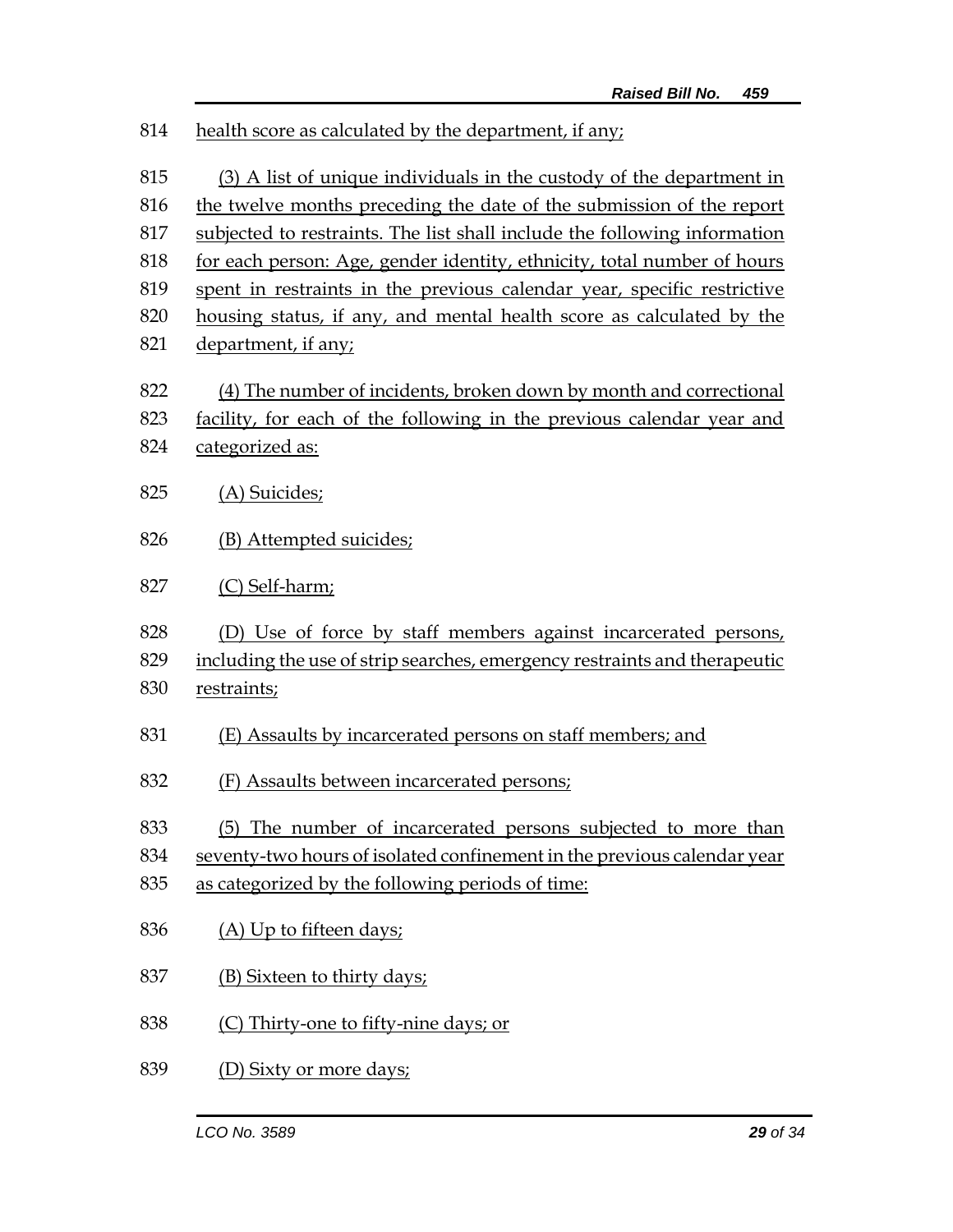(6) Grievances filed by incarcerated persons, broken down by month, facility and type, including the number of grievances filed, dismissed, affirmed or otherwise resolved; (7) Programs offered to incarcerated persons, broken down by

 facility, including the program title and brief description, the number of spots available and the number of people enrolled as of the first of each month;

847 (8) Jobs held by incarcerated persons, broken down by facility, including the job title, the hourly wage paid, the number of persons employed in each position as of the first of each month and the name of the employer; and

 **[**(4)**]** (9) Actions taken by the department during the twelve months preceding the date of the submission of the report to (A) minimize reliance on **[**administrative segregation status and to**]** the use of isolation, strip searches and the use of force, (B) mitigate the harmful effects of **[**administrative segregation status**]** such actions on **[**inmates**]** incarcerated persons, staff and the public, and (C) expand programming, employment and other pro-social opportunities for incarcerated persons.

 **[**(d) The department shall not hold any person under eighteen years of age on administrative segregation status.

 (e) Not later than January 1, 2019, the Commissioner of Correction shall study and submit a report, in accordance with the provisions of section 11-4a, to the joint standing committee of the General Assembly having cognizance of matters relating to the judiciary regarding the use and oversight of all forms and phases of housing for inmates on restrictive housing status.

 (f) The provisions of subsections (a) to (d), inclusive, of this section do not apply to any inmate described in subsection (a) of section 18-10b.**]**

**[**(g)**]** (w) The Department of Correction shall publish on its Internet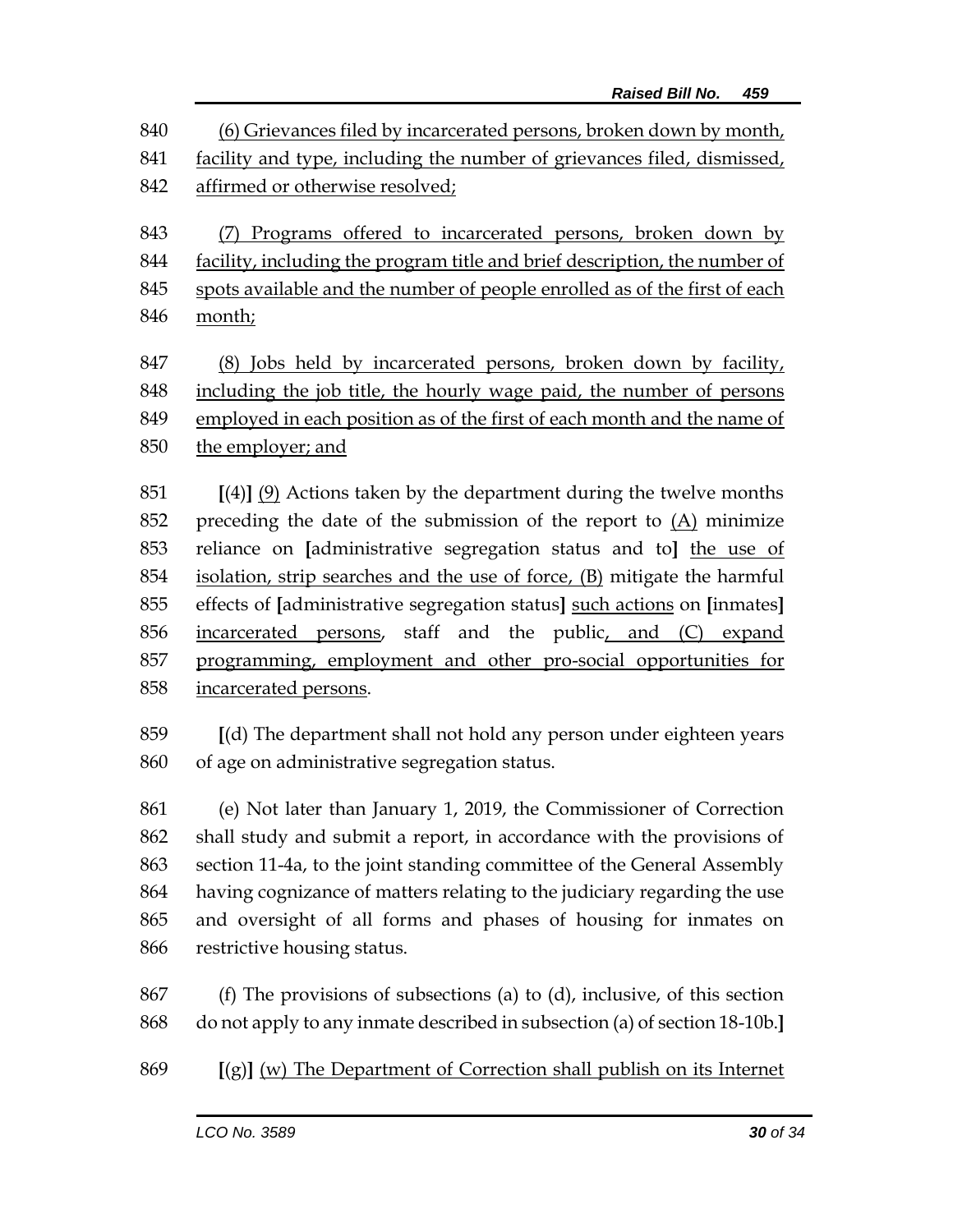| 870 | web site the formula for calculating an inmate's mental health score, a        |  |  |
|-----|--------------------------------------------------------------------------------|--|--|
| 871 | description of any form and phase of housing employed at any of its            |  |  |
| 872 | correctional facilities for incarcerated persons held in isolated              |  |  |
| 873 | confinement, any report pursuant to subsection (v) of this section and         |  |  |
| 874 | data used in such report in a downloadable, sortable format.                   |  |  |
|     |                                                                                |  |  |
| 875 | $(x)$ Within available appropriations, the [Department of Correction]          |  |  |
| 876 | department shall provide training to employees of the department who           |  |  |
| 877 | interact with [inmates] incarcerated persons concerning the following:         |  |  |
| 878 | (1) The recognition of symptoms of mental illness;                             |  |  |
| 879 | [(2) The potential risks and side effects of psychiatric medications;]         |  |  |
| 880 | [(3)] (2) De-escalation techniques for safely managing individuals             |  |  |
| 881 | with mental illness;                                                           |  |  |
| 882 | [(4) Consequences of untreated mental illness;]                                |  |  |
|     |                                                                                |  |  |
| 883 | [(5)] (3) The long and short-term psychological effects of being [on           |  |  |
| 884 | administrative segregation status; and] in isolated confinement;               |  |  |
| 885 | (4) The recognition of and techniques for mitigating trauma and                |  |  |
| 886 | vicarious trauma; and                                                          |  |  |
|     |                                                                                |  |  |
| 887 | (5) Trauma-informed de-escalation<br>$\mathcal{L}(6)$<br>De-escalation]<br>and |  |  |
| 888 | communication techniques to divert [inmates from situations that may           |  |  |
| 889 | lead to the inmate being placed on administrative segregation status]          |  |  |
| 890 | the use of isolated confinement, strip searches or the use of force.           |  |  |
| 891 | $[(h)]$ $(y)$ Within available appropriations, the Department of               |  |  |
| 892 | Correction shall take measures to promote the wellness of employees of         |  |  |
| 893 | the department who interact with inmates. These measures may                   |  |  |
| 894 | include, but need not be limited to:                                           |  |  |
| 895 | (1) Employee assistance programs;                                              |  |  |
| 896 | (2) Development and use of strategies to prevent and treat trauma-             |  |  |
| 897 | related effects on employees;                                                  |  |  |
|     |                                                                                |  |  |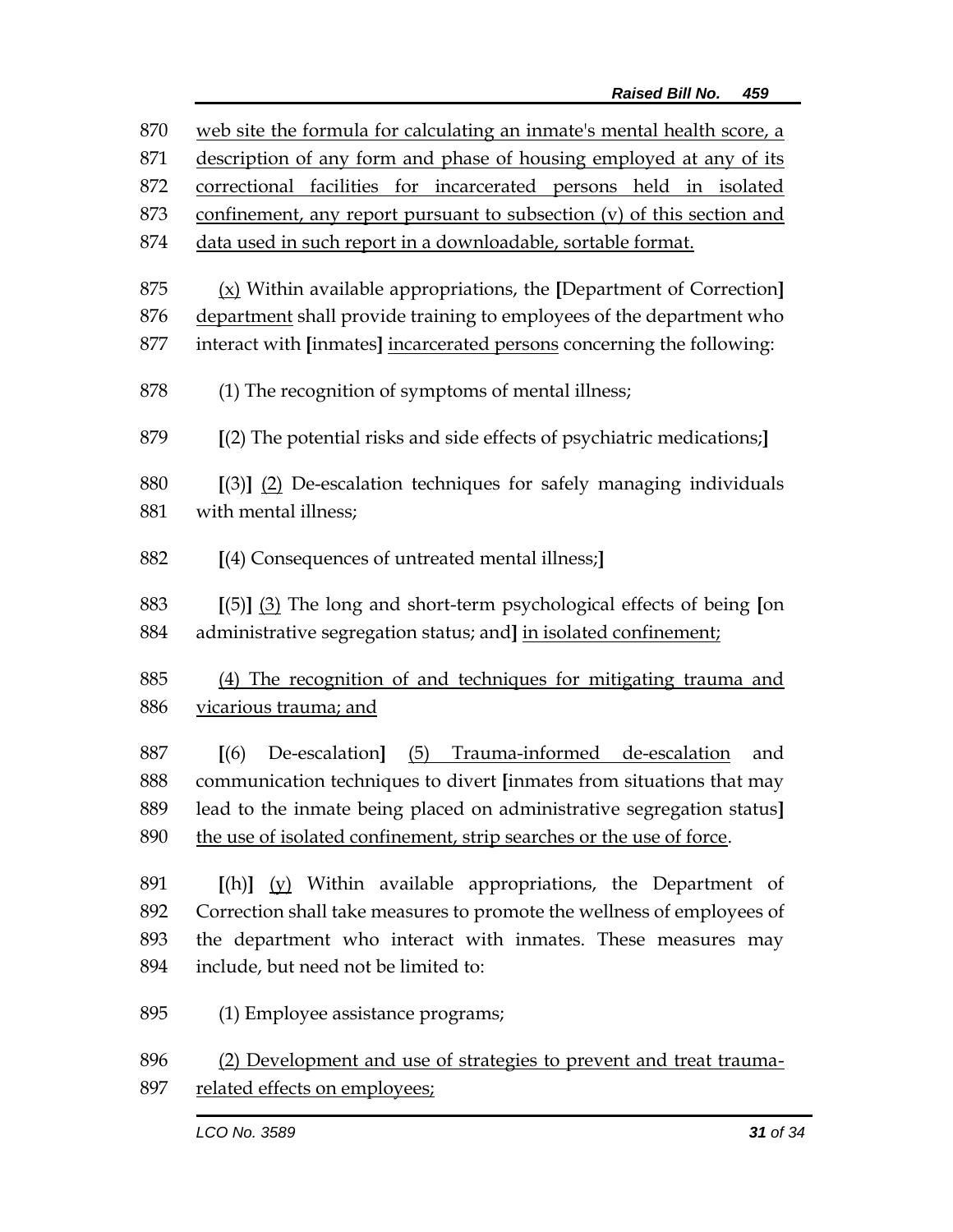**[**(2)**]** (3) Peer support programs; and

**[**(3)**]** (4) Stress management training.

 Sec. 3. Section 18-81gg of the general statutes is repealed and the following is substituted in lieu thereof (*Effective October 1, 2022*):

 (a) (1) The Commissioner of Correction shall establish visitation policies for **[**any inmate who is a parent to a child under the age of eighteen**]** incarcerated persons. Such policies shall:

(A) Permit at least one sixty-minute contact social visit per week;

 (B) Permit visitation by members of an incarcerated person's immediate family, extended family, unmarried coparents, unmarried romantic partners and close personal friends. No person's past criminal conviction shall be the sole or primary basis for denying a person's application to visit;

 (C) Provide that no incarcerated person may be restrained during a contact social visit; and

 (D) Provide that no incarcerated person, except one who has a history of contraband violations, may be deprived of a contact social visit under this subsection without first having a hearing at which the Department of Correction shall bear the burden of showing by clear and convincing evidence that the denial of contact social visits is necessary (i) to protect against a substantiated threat of imminent physical harm to department employees, the visitor or another person; or (ii) to prevent the introduction of contraband. If the department fails to make such 921 showing, the incarcerated person shall have such contact social visits reinstated. Any such incarcerated person who has a history of contraband violations may be deprived of contact social visits without first having a hearing, provided such person may request a hearing to have such contact social visits reinstated. Any incarcerated person who has a social contact visit denied pursuant to this section shall have an opportunity for a social visit not involving contact in the place of such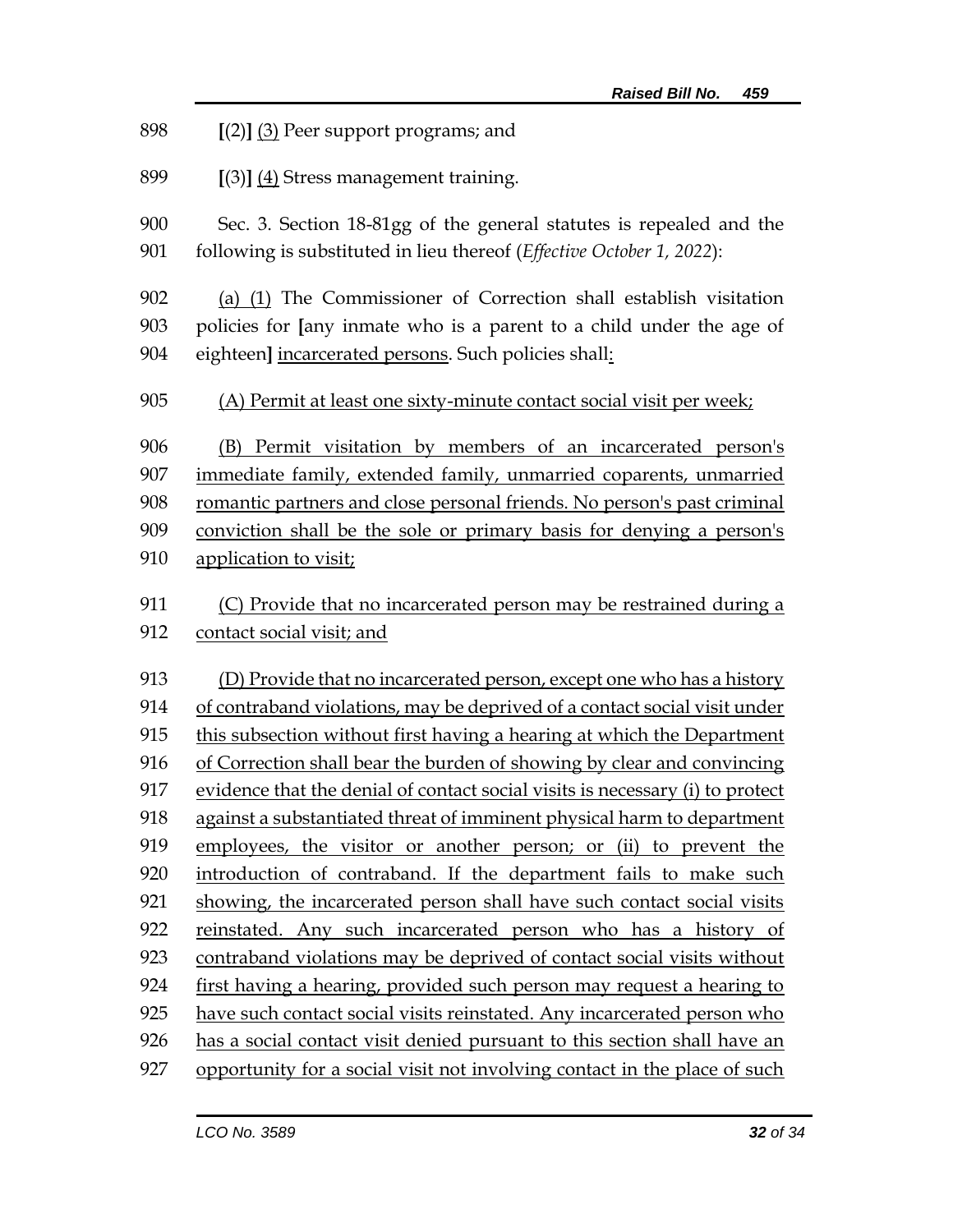## social contact visit.

| 929 | (2) The department may not deprive an incarcerated person of                   |
|-----|--------------------------------------------------------------------------------|
| 930 | contact social visits provided for in this subsection for a period in excess   |
| 931 | of ninety days.                                                                |
|     |                                                                                |
| 932 | (3) Any policies developed pursuant to subdivision (1) of this                 |
| 933 | subsection for any incarcerated person who is a parent to a child under        |
| 934 | the age of eighteen shall include, but need not be limited to, rules           |
| 935 | regarding: $[(1)]$ (A) Physical contact, $[(2)]$ (B) convenience and frequency |
| 936 | of visits, and $[(3)]$ (C) access to child-friendly visiting areas.            |
|     |                                                                                |
| 937 | (4) For purposes of this subsection, "contact social visit" means an in-       |
| 938 | person meeting between an incarcerated person and an approved                  |

visitor who are not separated from each other by any physical divider,

- including, but not limited to, a screen or partition.
- (5) The provisions of this subsection do not apply to any incarcerated person described in subsection (a) of section 18-10b.
- (b) (1) The commissioner shall establish policies concerning mail to and from incarcerated persons. Such policies shall:
- (A) Provide that each incarcerated person may write, send and
- receive letters, without limitation on the number of any such letters such
- incarcerated person receives, or writes and sends at his or her own
- personal expense; and
- (B) Prohibit unnecessary delays in the processing of incoming and outgoing mail to or from an incarcerated person.
- (2) Each correctional facility commissary shall sell: (A) Stationery, envelopes, postcards, greeting cards and postage; and (B) aerogramme
- folding letters for foreign air mail letters.
- (3) The department may not deprive an incarcerated person the
- ability to write, send or receive letters provided for in this subsection as
- a matter of discipline, retaliation or convenience.